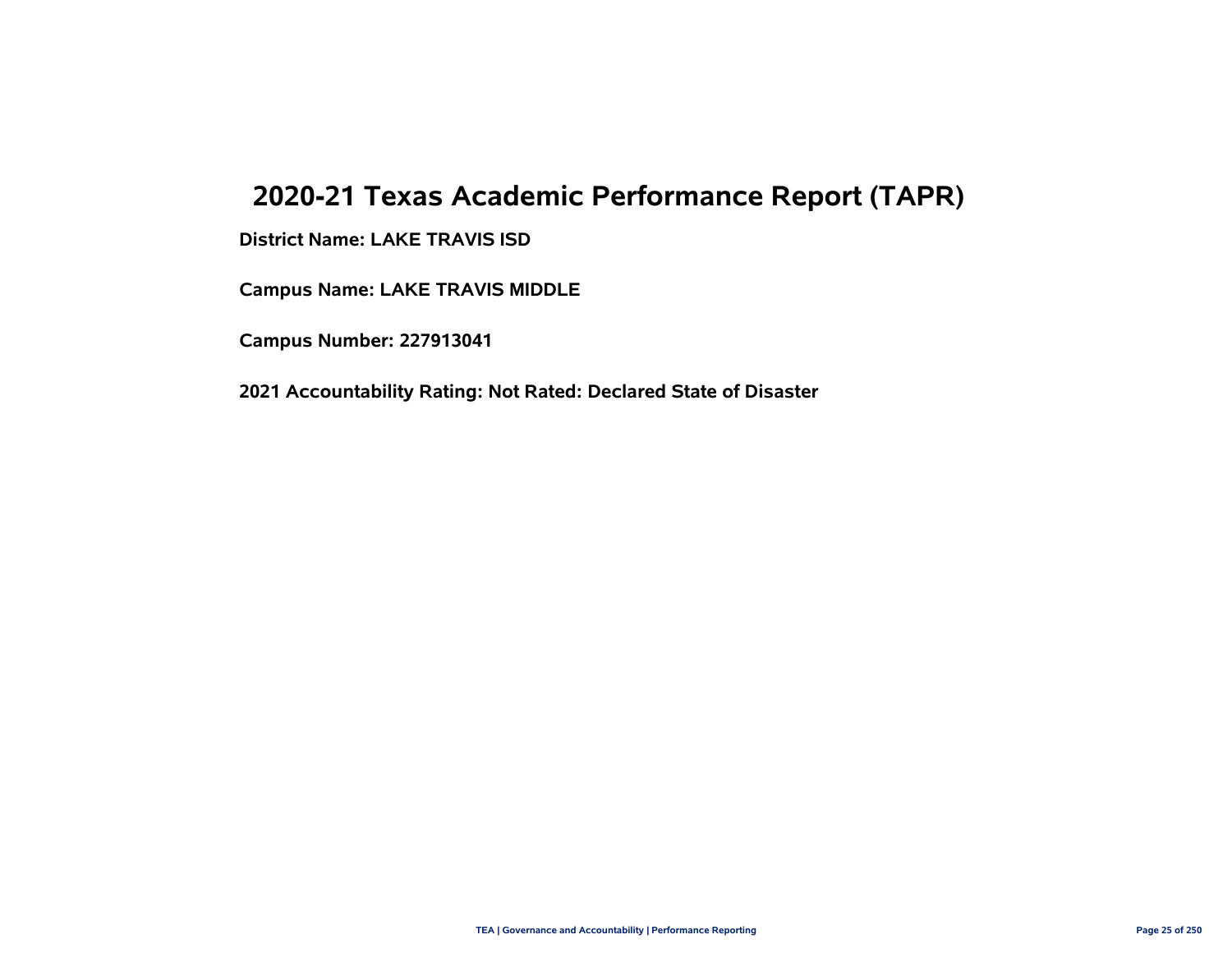**This page is intentionally blank.**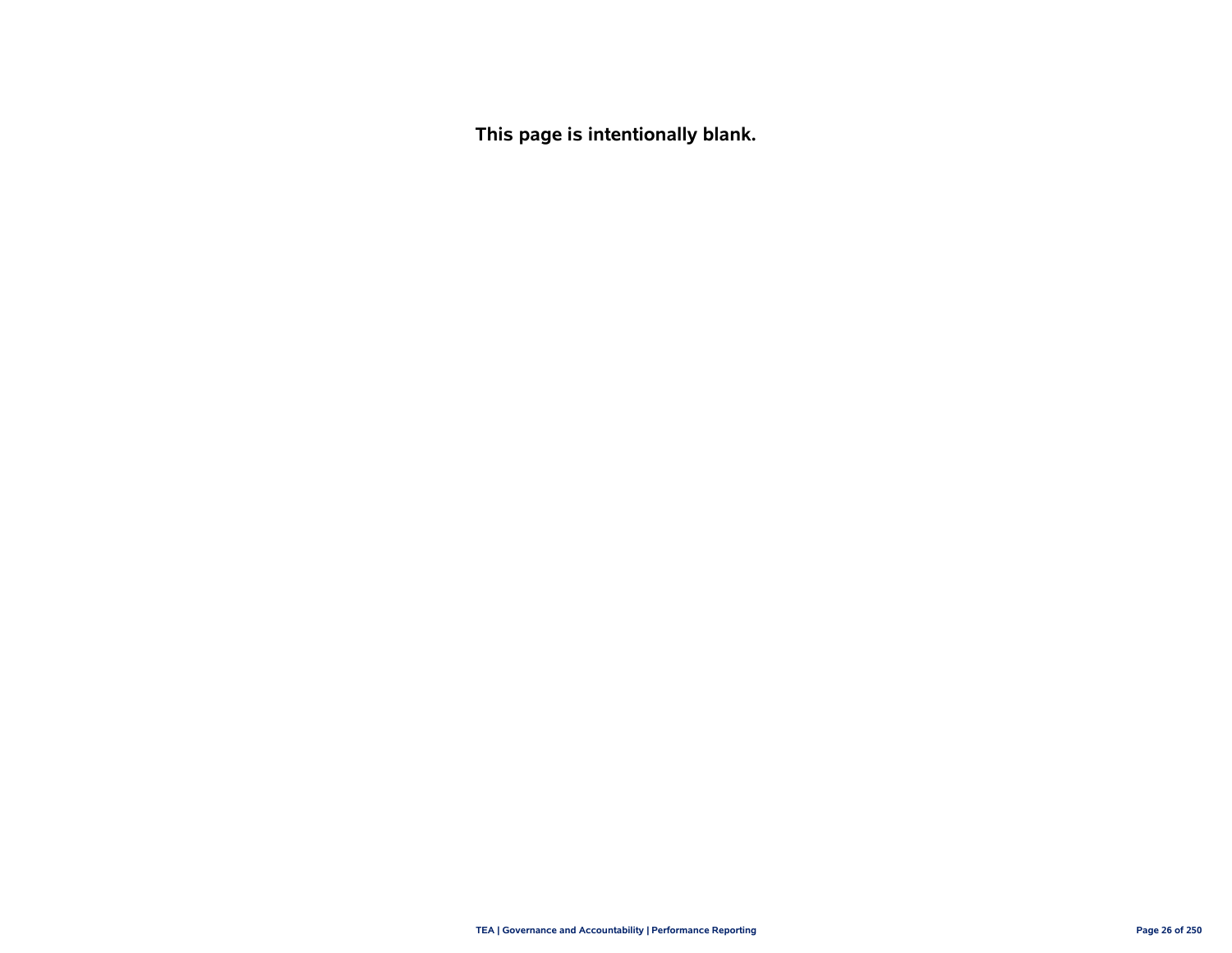|                                       |               |     |     |     |                                                                         |     |     |                 |         |                          | Two         |                |        |       | Non-                             |      | EB/EL<br>(Current                                                                                                                     |
|---------------------------------------|---------------|-----|-----|-----|-------------------------------------------------------------------------|-----|-----|-----------------|---------|--------------------------|-------------|----------------|--------|-------|----------------------------------|------|---------------------------------------------------------------------------------------------------------------------------------------|
|                                       |               |     |     |     |                                                                         |     |     |                 |         |                          | <b>or</b>   | <b>Special</b> |        |       | <b>Special Continu- Continu-</b> |      | $\&$                                                                                                                                  |
|                                       | <b>School</b> |     |     |     | <b>African</b>                                                          |     |     | <b>American</b> |         | <b>Pacific</b>           | <b>More</b> | Ed             | Ed     | ously | ously                            | Econ | Year State District Campus American Hispanic White Indian Asian Islander Races (Current) (Former) Enrolled Enrolled Disady Monitored) |
|                                       |               |     |     |     | STAAR Performance Rates by Tested Grade, Subject, and Performance Level |     |     |                 |         |                          |             |                |        |       |                                  |      |                                                                                                                                       |
| <b>Grade 6 Reading</b>                |               |     |     |     |                                                                         |     |     |                 |         |                          |             |                |        |       |                                  |      |                                                                                                                                       |
| At Approaches Grade Level or<br>Above | 2021          | 62% | 80% | 83% | $\ast$                                                                  | 75% | 82% |                 | $-100%$ |                          | 92%         | 44%            | $\ast$ | 83%   | 83%                              | 71%  | 80%                                                                                                                                   |
|                                       | 2019          | 68% | 85% | 85% | 100%                                                                    | 76% | 87% | $\ast$          | 91%     | $\overline{\phantom{a}}$ | 77%         | 48%            | 94%    | 85%   | 87%                              | 69%  | 60%                                                                                                                                   |
| At Meets Grade Level or Above         | 2021          | 32% | 52% | 55% | $\ast$                                                                  | 47% | 53% |                 | 81%     | $\ast$                   | 54%         | 30%            | $\ast$ | 58%   | 47%                              | 59%  | 80%                                                                                                                                   |
|                                       | 2019          | 37% | 59% | 54% | 60%                                                                     | 44% | 55% | $\ast$          | 75%     |                          | 47%         | 21%            | 69%    | 52%   | 58%                              | 46%  | 15%                                                                                                                                   |
| At Masters Grade Level                | 2021          | 15% | 31% | 31% | $\ast$                                                                  | 25% | 30% |                 | 44%     | $\ast$                   | 38%         | 22%            | $\ast$ | 32%   | 29%                              | 29%  | 20%                                                                                                                                   |
|                                       | 2019          | 18% | 30% | 27% | 0%                                                                      | 23% | 27% | $\ast$          | 44%     |                          | 20%         | 10%            | 31%    | 28%   | 25%                              | 26%  | 0%                                                                                                                                    |
| <b>Grade 6 Mathematics</b>            |               |     |     |     |                                                                         |     |     |                 |         |                          |             |                |        |       |                                  |      |                                                                                                                                       |
| At Approaches Grade Level or<br>Above | 2021          | 68% | 89% | 93% | $\pmb{\ast}$                                                            | 91% | 92% |                 | $-100%$ | $\ast$                   | 100%        | 57%            | $\ast$ | 94%   | 91%                              | 69%  | 80%                                                                                                                                   |
|                                       | 2019          | 81% | 94% | 94% | 100%                                                                    | 89% | 94% |                 | * 100%  |                          | 92%         | 64%            | 100%   | 92%   | 97%                              | 91%  | 90%                                                                                                                                   |
| At Meets Grade Level or Above         | 2021          | 36% | 62% | 64% | $\ast$                                                                  | 56% | 62% |                 | $-100%$ | $\ast$                   | 69%         | 36%            | $\ast$ | 65%   | 61%                              | 63%  | 60%                                                                                                                                   |
|                                       | 2019          | 47% | 68% | 63% | 60%                                                                     | 52% | 65% | ∗               | 80%     |                          | 52%         | 23%            | 93%    | 63%   | 63%                              | 38%  | 40%                                                                                                                                   |
| At Masters Grade Level                | 2021          | 15% | 31% | 30% | $\ast$                                                                  | 19% | 29% |                 | 77%     | $\ast$                   | 23%         | 18%            | $\ast$ | 30%   | 30%                              | 38%  | 20%                                                                                                                                   |
|                                       | 2019          | 21% | 36% | 29% | 20%                                                                     | 11% | 31% | *               | 45%     |                          | 32%         | 10%            | 60%    | 28%   | 31%                              | 9%   | 5%                                                                                                                                    |
| <b>Grade 7 Reading</b>                |               |     |     |     |                                                                         |     |     |                 |         |                          |             |                |        |       |                                  |      |                                                                                                                                       |
| At Approaches Grade Level or<br>Above | 2021          | 69% | 84% | 86% | $\ast$                                                                  | 71% | 86% |                 | $-100%$ |                          | 100%        | 48%            | 90%    | 86%   | 87%                              | 69%  | 86%                                                                                                                                   |
|                                       | 2019          | 76% | 87% | 88% | 60%                                                                     | 80% | 88% |                 | * 100%  |                          | 94%         | 56%            | 94%    | 89%   | 84%                              | 78%  | 69%                                                                                                                                   |
| At Meets Grade Level or Above         | 2021          | 45% | 61% | 57% | $\ast$                                                                  | 47% | 56% |                 | 86%     |                          | 60%         | 29%            | 60%    | 55%   | 62%                              | 31%  | 57%                                                                                                                                   |
|                                       | 2019          | 49% | 63% | 61% | 50%                                                                     | 45% | 63% | $\ast$          | 90%     | $\overline{\phantom{a}}$ | 55%         | 33%            | 65%    | 65%   | 54%                              | 38%  | 23%                                                                                                                                   |
| At Masters Grade Level                | 2021          | 25% | 37% | 37% | $\ast$                                                                  | 26% | 37% |                 | 55%     |                          | 50%         | 19%            | 30%    | 35%   | 42%                              | 15%  | 29%                                                                                                                                   |
|                                       | 2019          | 29% | 43% | 41% | 50%                                                                     | 26% | 41% | $\ast$          | 76%     |                          | 45%         | 22%            | 59%    | 42%   | 39%                              | 9%   | 15%                                                                                                                                   |
| <b>Grade 7 Mathematics</b>            |               |     |     |     |                                                                         |     |     |                 |         |                          |             |                |        |       |                                  |      |                                                                                                                                       |
| At Approaches Grade Level or<br>Above | 2021          | 55% | 67% | 61% |                                                                         | 22% | 67% |                 | 86%     |                          | $\ast$      | 35%            | 57%    | 57%   | 69%                              | 55%  | 60%                                                                                                                                   |
|                                       | 2019          | 75% | 85% | 85% | 67%                                                                     | 80% | 87% |                 |         | $\overline{\phantom{a}}$ | 87%         | 42%            | 100%   | 87%   | 84%                              | 84%  | 78%                                                                                                                                   |
| At Meets Grade Level or Above         | 2021          | 27% | 29% | 22% |                                                                         | 6%  | 23% |                 | 57%     |                          | $\ast$      | 6%             | 29%    | 19%   | 29%                              | 18%  | 20%                                                                                                                                   |
|                                       | 2019          | 43% | 46% | 48% | 33%                                                                     | 28% | 53% |                 | $\ast$  |                          | 53%         | 30%            | 50%    | 49%   | 47%                              | 44%  | 11%                                                                                                                                   |
| At Masters Grade Level                | 2021          | 12% | 7%  | 6%  |                                                                         | 0%  | 6%  |                 | 29%     |                          | $\ast$      | $0\%$          | 14%    | 4%    | 11%                              | 9%   | 0%                                                                                                                                    |
|                                       | 2019          | 17% | 11% | 11% | 17%                                                                     | 8%  | 10% |                 |         |                          | 20%         | 15%            | 13%    | 11%   | 10%                              | 12%  | 11%                                                                                                                                   |
| <b>Grade 7 Writing</b>                |               |     |     |     |                                                                         |     |     |                 |         |                          |             |                |        |       |                                  |      |                                                                                                                                       |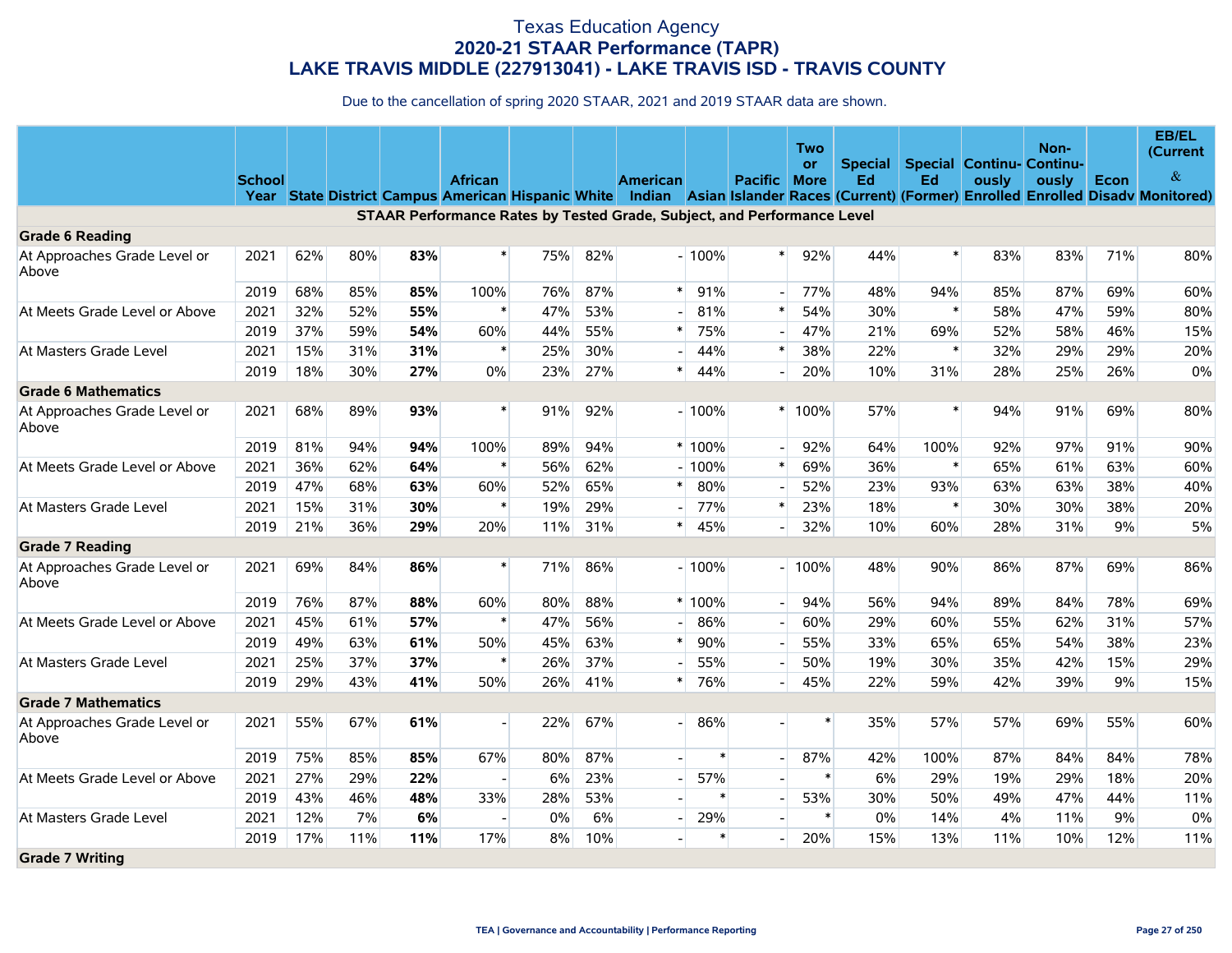|                                       |                       |     |     |     |                                                                        |     |     |                 |          |                | Two         |     |        |                                          | Non-  |      | EB/EL<br>(Current                                                                  |
|---------------------------------------|-----------------------|-----|-----|-----|------------------------------------------------------------------------|-----|-----|-----------------|----------|----------------|-------------|-----|--------|------------------------------------------|-------|------|------------------------------------------------------------------------------------|
|                                       |                       |     |     |     |                                                                        |     |     |                 |          |                | or          |     |        | <b>Special Special Continu- Continu-</b> |       |      | $\&$                                                                               |
|                                       | <b>School</b><br>Year |     |     |     | <b>African</b><br><b>State District Campus American Hispanic White</b> |     |     | <b>American</b> |          | <b>Pacific</b> | <b>More</b> | Ed  | Ed     | ously                                    | ously | Econ | Indian Asian Islander Races (Current) (Former) Enrolled Enrolled Disady Monitored) |
| At Approaches Grade Level or          | 2021                  | 63% | 82% | 82% |                                                                        | 71% | 82% |                 | $-100%$  |                | 100%        | 44% | 80%    | 80%                                      | 87%   | 75%  | 75%                                                                                |
| Above                                 |                       |     |     |     |                                                                        |     |     |                 |          |                |             |     |        |                                          |       |      |                                                                                    |
|                                       | 2019                  | 70% | 87% | 89% | 80%                                                                    | 78% | 91% | $\pmb{\ast}$    | 97%      |                | 94%         | 45% | 100%   | 90%                                      | 88%   | 79%  | 62%                                                                                |
| At Meets Grade Level or Above         | 2021                  | 33% | 50% | 45% | $\ast$                                                                 | 26% | 48% |                 | 60%      |                | 44%         | 22% | 10%    | 44%                                      | 47%   | 17%  | 38%                                                                                |
|                                       | 2019                  | 42% | 64% | 65% | 50%                                                                    | 45% | 68% |                 | 93%      |                | 63%         | 26% | 82%    | 68%                                      | 59%   | 42%  | 23%                                                                                |
| At Masters Grade Level                | 2021                  | 10% | 16% | 14% | $\ast$                                                                 | 12% | 13% |                 | 30%      |                | 11%         | 0%  | 10%    | 12%                                      | 19%   | 0%   | 0%                                                                                 |
|                                       | 2019                  | 18% | 35% | 33% | 20%                                                                    | 18% | 34% | $\ast$          | 69%      |                | 28%         | 18% | 35%    | 36%                                      | 28%   | 6%   | 0%                                                                                 |
| Grade 8 Reading+                      |                       |     |     |     |                                                                        |     |     |                 |          |                |             |     |        |                                          |       |      |                                                                                    |
| At Approaches Grade Level or<br>Above | 2021                  | 73% | 86% | 87% | $\ast$                                                                 | 74% | 88% |                 | $*100\%$ |                | 92%         | 55% | $\ast$ | 86%                                      | 89%   | 69%  | 45%                                                                                |
|                                       | 2019                  | 86% | 95% | 94% | 100%                                                                   | 96% | 94% |                 | $*100%$  |                | 90%         | 68% | 100%   | 94%                                      | 93%   | 90%  | 93%                                                                                |
| At Meets Grade Level or Above         | 2021                  | 46% | 60% | 59% | $\ast$                                                                 | 51% | 57% | $\ast$          | 93%      |                | 67%         | 27% | $\ast$ | 57%                                      | 64%   | 38%  | 18%                                                                                |
|                                       | 2019                  | 55% | 82% | 80% | 17%                                                                    | 76% | 81% | $\ast$          | 94%      |                | 83%         | 32% | 100%   | 82%                                      | 78%   | 76%  | 36%                                                                                |
| At Masters Grade Level                | 2021                  | 21% | 31% | 28% | $\ast$                                                                 | 20% | 28% | $\ast$          | 64%      |                | 8%          | 23% | $\ast$ | 29%                                      | 27%   | 25%  | 9%                                                                                 |
|                                       | 2019                  | 28% | 55% | 54% | 0%                                                                     | 46% | 55% | $\ast$          | 72%      |                | 60%         | 19% | 86%    | 57%                                      | 49%   | 28%  | 21%                                                                                |
| <b>Grade 8 Mathematics+</b>           |                       |     |     |     |                                                                        |     |     |                 |          |                |             |     |        |                                          |       |      |                                                                                    |
| At Approaches Grade Level or<br>Above | 2021                  | 62% | 84% | 85% | 80%                                                                    | 82% | 85% |                 | $-100%$  |                | 80%         | 43% | 100%   | 84%                                      | 89%   | 60%  | 43%                                                                                |
|                                       | 2019                  | 88% | 96% | 95% | 100%                                                                   | 96% | 94% |                 | * 100%   |                | 94%         | 61% | 100%   | 95%                                      | 94%   | 88%  | 94%                                                                                |
| At Meets Grade Level or Above         | 2021                  | 36% | 62% | 61% | 40%                                                                    | 51% | 61% |                 | 89%      |                | 50%         | 30% | 80%    | 58%                                      | 66%   | 40%  | 14%                                                                                |
|                                       | 2019                  | 57% | 82% | 81% | 50%                                                                    | 74% | 80% | $\ast$          | 98%      |                | 84%         | 36% | 92%    | 83%                                      | 76%   | 63%  | 69%                                                                                |
| At Masters Grade Level                | 2021                  | 11% | 26% | 23% | 20%                                                                    | 13% | 22% |                 | 58%      |                | 10%         | 17% | 20%    | 20%                                      | 28%   | 20%  | 0%                                                                                 |
|                                       | 2019                  | 17% | 39% | 39% | 13%                                                                    | 24% | 38% | $\ast$          | 69%      |                | 50%         | 25% | 38%    | 42%                                      | 31%   | 22%  | 13%                                                                                |
| <b>Grade 8 Science</b>                |                       |     |     |     |                                                                        |     |     |                 |          |                |             |     |        |                                          |       |      |                                                                                    |
| At Approaches Grade Level or<br>Above | 2021                  | 68% | 89% | 89% | $\ast$                                                                 | 79% | 91% | $\ast$          | 94%      |                | 93%         | 61% | $\ast$ | 90%                                      | 88%   | 76%  | 50%                                                                                |
|                                       | 2019                  | 81% | 95% | 93% | 100%                                                                   | 87% | 94% |                 | $*100%$  |                | 97%         | 57% | 100%   | 93%                                      | 94%   | 79%  | 92%                                                                                |
| At Meets Grade Level or Above         | 2021                  | 43% | 71% | 66% | $\ast$                                                                 | 53% | 66% |                 | 88%      |                | 64%         | 39% | $\ast$ | 68%                                      | 59%   | 47%  | 25%                                                                                |
|                                       | 2019                  | 51% | 81% | 79% | 33%                                                                    | 70% | 80% |                 | 89%      |                | 87%         | 27% | 86%    | 79%                                      | 78%   | 72%  | 54%                                                                                |
| At Masters Grade Level                | 2021                  | 24% | 49% | 43% | $\ast$                                                                 | 29% | 43% |                 | 63%      |                | 50%         | 26% | $\ast$ | 43%                                      | 44%   | 35%  | 17%                                                                                |
|                                       | 2019                  | 25% | 56% | 53% | 33%                                                                    | 46% | 53% |                 | 72%      |                | 70%         | 14% | 71%    | 55%                                      | 50%   | 31%  | 23%                                                                                |
| <b>Grade 8 Social Studies</b>         |                       |     |     |     |                                                                        |     |     |                 |          |                |             |     |        |                                          |       |      |                                                                                    |
| At Approaches Grade Level or<br>Above | 2021                  | 57% | 84% | 78% | $\ast$                                                                 | 62% | 80% | $\ast$          | 93%      |                | 79%         | 43% | $\ast$ | 75%                                      | 85%   | 56%  | 30%                                                                                |
|                                       | 2019                  | 69% | 92% | 90% | 83%                                                                    | 84% | 91% |                 | * 100%   |                | 93%         | 56% | 100%   | 90%                                      | 90%   | 69%  | 92%                                                                                |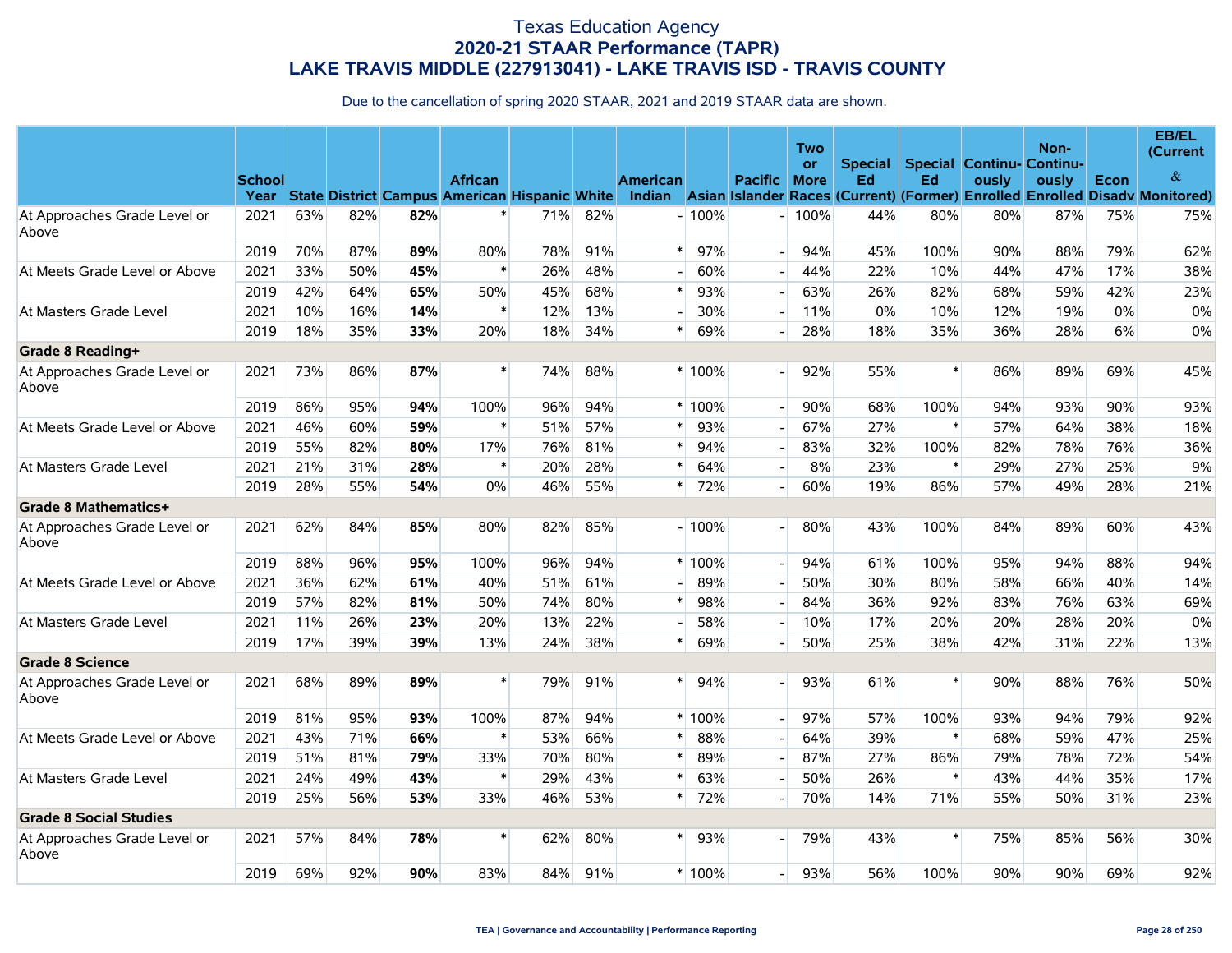|                                       |               |     |     |      |                                                    |      |      |                 |         |                | Two<br><b>or</b> | Special   |               | <b>Special Continu- Continu-</b> | Non-  |        | EB/EL<br>(Current                                                           |
|---------------------------------------|---------------|-----|-----|------|----------------------------------------------------|------|------|-----------------|---------|----------------|------------------|-----------|---------------|----------------------------------|-------|--------|-----------------------------------------------------------------------------|
|                                       | <b>School</b> |     |     |      | <b>African</b>                                     |      |      | <b>American</b> |         | <b>Pacific</b> | <b>More</b>      | <b>Ed</b> | <b>Ed</b>     | ously                            | ously | Econ   | &                                                                           |
|                                       |               |     |     |      | Year State District Campus American Hispanic White |      |      | Indian          |         |                |                  |           |               |                                  |       |        | Asian Islander Races (Current) (Former) Enrolled Enrolled Disady Monitored) |
| At Meets Grade Level or Above         | 2021          | 28% | 56% | 47%  |                                                    | 38%  | 44%  |                 | 79%     |                | 57%              | 30%       |               | 44%                              | 54%   | 44%    | 20%                                                                         |
|                                       | 2019          | 37% | 66% | 68%  | 50%<br>$\ast$                                      | 60%  | 68%  |                 | 78%     |                | 80%              | 28%       | 86%<br>$\ast$ | 68%                              | 68%   | 38%    | 38%                                                                         |
| At Masters Grade Level                | 2021          | 14% | 37% | 28%  |                                                    | 24%  | 25%  |                 | 64%     |                | 36%              | 22%       |               | 26%                              | 32%   | 13%    | 0%                                                                          |
|                                       | 2019          | 21% | 48% | 51%  | 50%                                                | 38%  | 51%  |                 | 67%     |                | 73%              | 17%       | 57%           | 51%                              | 52%   | 21%    | 23%                                                                         |
| <b>End of Course Algebra I</b>        |               |     |     |      |                                                    |      |      |                 |         |                |                  |           | $\ast$        |                                  |       |        |                                                                             |
| At Approaches Grade Level or<br>Above | 2021          | 73% | 85% | 98%  | $\ast$                                             | 100% | 96%  |                 | * 100%  |                | $*$ 100%         | $\ast$    |               | 97%                              | 100%  | 83%    | 100%                                                                        |
|                                       | 2019          | 85% | 93% | 100% | $\ast$                                             | 100% | 100% |                 | * 100%  |                | 100%             | $\ast$    | $\ast$        | 100%                             | 100%  | $\ast$ | $\ast$                                                                      |
| At Meets Grade Level or Above         | 2021          | 41% | 56% | 89%  | $\ast$                                             | 93%  | 85%  |                 | * 100%  | ∗              | 100%             | $\ast$    | $\ast$        | 90%                              | 88%   | 83%    | 83%                                                                         |
|                                       | 2019          | 61% | 77% | 100% | $\ast$                                             | 100% | 100% |                 | * 100%  |                | 100%             | $\ast$    | $\ast$        | 100%                             | 100%  | $\ast$ | $\ast$                                                                      |
| At Masters Grade Level                | 2021          | 23% | 39% | 69%  | $\ast$                                             | 73%  | 62%  | ∗               | 90%     | $\ast$         | 82%              | $\ast$    | $\ast$        | 70%                              | 67%   | 50%    | 50%                                                                         |
|                                       | 2019          | 37% | 58% | 97%  | $\ast$                                             | 95%  | 97%  |                 | $*100%$ |                | 100%             | $\ast$    | $\ast$        | 96%                              | 98%   | $\ast$ | $\ast$                                                                      |
| <b>All Grades All Subjects</b>        |               |     |     |      |                                                    |      |      |                 |         |                |                  |           |               |                                  |       |        |                                                                             |
| At Approaches Grade Level or<br>Above | 2021          | 67% | 85% | 85%  | 72%                                                | 74%  | 85%  | 100%            | 98%     | 100%           | 91%              | 49%       | 83%           | 84%                              | 87%   | 68%    | 61%                                                                         |
|                                       | 2019          | 78% | 91% | 91%  | 86%                                                | 86%  | 92%  | 100%            | 98%     |                | 92%              | 55%       | 98%           | 91%                              | 91%   | 81%    | 81%                                                                         |
| At Meets Grade Level or Above         | 2021          | 41% | 61% | 57%  | 52%                                                | 46%  | 56%  | 100%            | 83%     | 100%           | 62%              | 30%       | 44%           | 56%                              | 58%   | 43%    | 37%                                                                         |
|                                       | 2019          | 50% | 72% | 69%  | 47%                                                | 58%  | 71%  | 83%             | 88%     |                | 70%              | 29%       | 80%           | 71%                              | 67%   | 51%    | 36%                                                                         |
| At Masters Grade Level                | 2021          | 18% | 32% | 30%  | 31%                                                | 22%  | 29%  | 88%             | 56%     | 60%            | 34%              | 18%       | 30%           | 30%                              | 32%   | 23%    | 13%                                                                         |
|                                       | 2019          | 24% | 42% | 42%  | 25%                                                | 30%  | 42%  | 61%             | 66%     |                | 50%              | 17%       | 50%           | 43%                              | 39%   | 19%    | 13%                                                                         |
| <b>All Grades ELA/Reading</b>         |               |     |     |      |                                                    |      |      |                 |         |                |                  |           |               |                                  |       |        |                                                                             |
| At Approaches Grade Level or<br>Above | 2021          | 68% | 85% | 85%  | 78%                                                | 73%  | 85%  |                 | $*100%$ |                | 94%              | 49%       | 78%           | 85%                              | 86%   | 70%    | 65%                                                                         |
|                                       | 2019          | 75% | 90% | 89%  | 81%                                                | 84%  | 90%  | 100%            | 96%     |                | 87%              | 57%       | 95%           | 89%                              | 88%   | 78%    | 72%                                                                         |
| At Meets Grade Level or Above         | 2021          | 45% | 64% | 57%  | 56%                                                | 49%  | 55%  | $\ast$          | 87%     | $\ast$         | 60%              | 29%       | 56%           | 57%                              | 58%   | 43%    | 43%                                                                         |
|                                       | 2019          | 48% | 71% | 65%  | 43%                                                | 55%  | 66%  | 67%             | 85%     |                | 62%              | 29%       | 73%           | 66%                              | 63%   | 52%    | 23%                                                                         |
| At Masters Grade Level                | 2021          | 18% | 31% | 32%  | 22%                                                | 24%  | 32%  | $\ast$          | 54%     | $\ast$         | 31%              | 21%       | 39%           | 32%                              | 33%   | 24%    | 17%                                                                         |
|                                       | 2019          | 21% | 40% | 40%  | 24%                                                | 32%  | 41%  | 33%             | 62%     |                | 42%              | 17%       | 53%           | 42%                              | 38%   | 21%    | 11%                                                                         |
| <b>All Grades Mathematics</b>         |               |     |     |      |                                                    |      |      |                 |         |                |                  |           |               |                                  |       |        |                                                                             |
| At Approaches Grade Level or<br>Above | 2021          | 66% | 84% | 86%  | 78%                                                | 77%  | 86%  | $\ast$          | 98%     | *              | 89%              | 49%       | 83%           | 85%                              | 88%   | 65%    | 70%                                                                         |
|                                       | 2019          | 82% | 92% | 94%  | 90%                                                | 91%  | 94%  | 100%            | 100%    |                | 93%              | 57%       | 100%          | 94%                              | 94%   | 88%    | 89%                                                                         |
| At Meets Grade Level or Above         | 2021          | 37% | 58% | 61%  | 56%                                                | 51%  | 59%  |                 | 90%     |                | 68%              | 29%       | 61%           | 60%                              | 62%   | 48%    | 43%                                                                         |
|                                       | 2019          | 52% | 70% | 72%  | 52%                                                | 60%  | 74%  | 83%             | 92%     |                | 74%              | 31%       | 85%           | 74%                              | 69%   | 51%    | 47%                                                                         |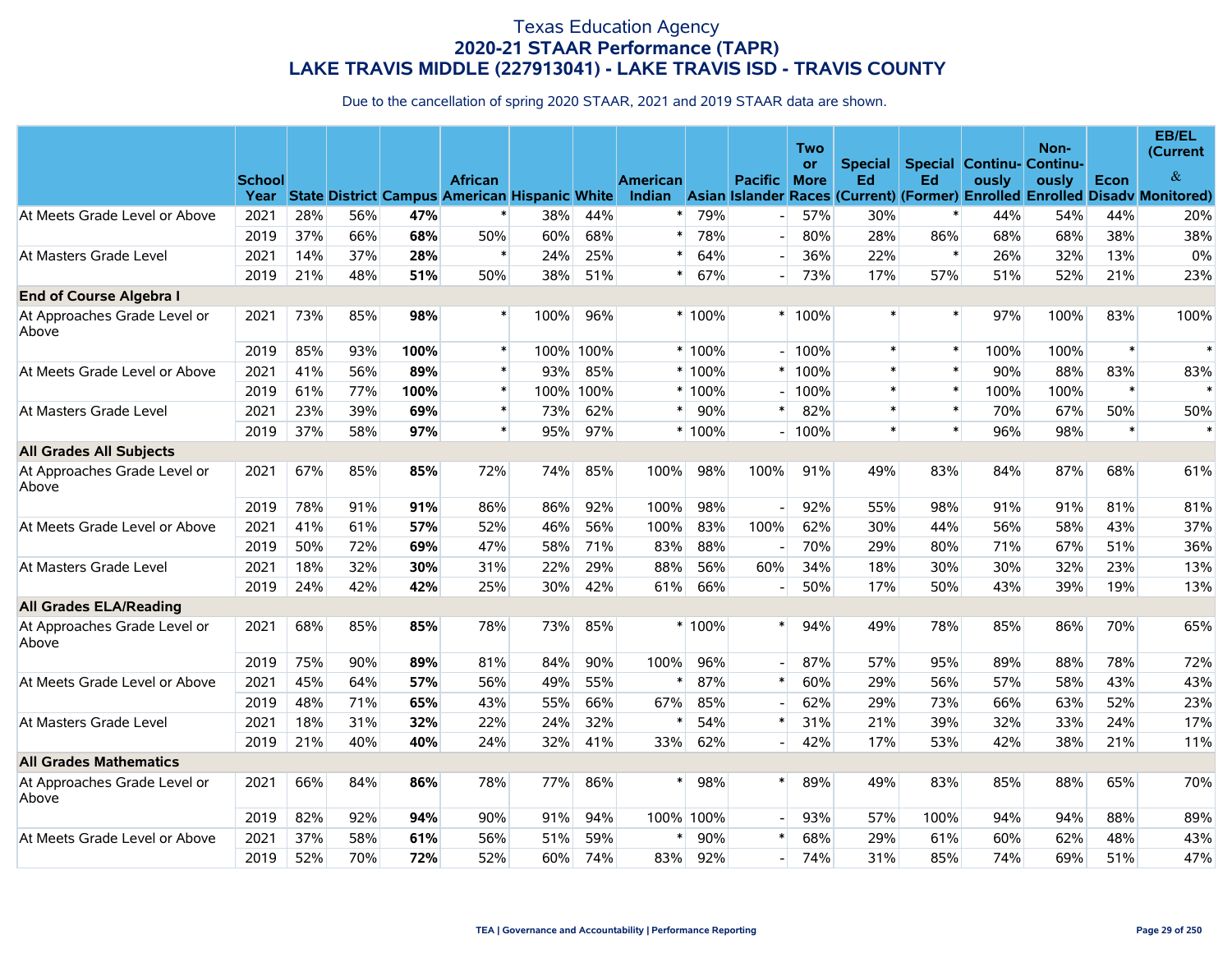Due to the cancellation of spring 2020 STAAR, 2021 and 2019 STAAR data are shown.

|                                       | <b>School</b><br>Year |     |     |     | <b>African</b><br><b>State District Campus American Hispanic White</b> |     |     | <b>American</b><br>Indian |          | <b>Pacific</b> | <b>Two</b><br>or<br><b>More</b> | <b>Special</b><br>Ed | Ed     | <b>Special Continu- Continu-</b><br>ously | Non-<br>ously | Econ  | EB/EL<br>(Current)<br>$\alpha$<br>Asian Islander Races (Current) (Former) Enrolled Enrolled Disady Monitored) |
|---------------------------------------|-----------------------|-----|-----|-----|------------------------------------------------------------------------|-----|-----|---------------------------|----------|----------------|---------------------------------|----------------------|--------|-------------------------------------------|---------------|-------|---------------------------------------------------------------------------------------------------------------|
| At Masters Grade Level                | 2021                  | 18% | 31% | 30% | 44%                                                                    | 21% | 28% | $\ast$                    | 65%      | $\ast$         | 34%                             | 15%                  | 33%    | 30%                                       | 32%           | 27%   | 17%                                                                                                           |
|                                       | 2019                  | 26% | 42% | 39% | 19%                                                                    | 24% | 40% | 50%                       | 67%      |                | 51%                             | 18%                  | 48%    | 41%                                       | 36%           | 18%   | 13%                                                                                                           |
| <b>All Grades Writing</b>             |                       |     |     |     |                                                                        |     |     |                           |          |                |                                 |                      |        |                                           |               |       |                                                                                                               |
| At Approaches Grade Level or<br>Above | 2021                  | 58% | 78% | 82% | $\ast$                                                                 | 71% | 82% |                           | $-100%$  |                | 100%                            | 44%                  | 80%    | 80%                                       | 87%           | 75%   | 75%                                                                                                           |
|                                       | 2019                  | 68% | 86% | 89% | 80%                                                                    | 78% | 91% | $\ast$                    | 97%      |                | 94%                             | 45%                  | 100%   | 90%                                       | 88%           | 79%   | 62%                                                                                                           |
| At Meets Grade Level or Above         | 2021                  | 30% | 49% | 45% | $\ast$                                                                 | 26% | 48% |                           | 60%      |                | 44%                             | 22%                  | 10%    | 44%                                       | 47%           | 17%   | 38%                                                                                                           |
|                                       | 2019                  | 38% | 61% | 65% | 50%                                                                    | 45% | 68% |                           | 93%      |                | 63%                             | 26%                  | 82%    | 68%                                       | 59%           | 42%   | 23%                                                                                                           |
| At Masters Grade Level                | 2021                  | 9%  | 17% | 14% | $\ast$                                                                 | 12% | 13% |                           | 30%      |                | 11%                             | 0%                   | 10%    | 12%                                       | 19%           | $0\%$ | 0%                                                                                                            |
|                                       | 2019                  | 14% | 28% | 33% | 20%                                                                    | 18% | 34% |                           | 69%      |                | 28%                             | 18%                  | 35%    | 36%                                       | 28%           | 6%    | 0%                                                                                                            |
| <b>All Grades Science</b>             |                       |     |     |     |                                                                        |     |     |                           |          |                |                                 |                      |        |                                           |               |       |                                                                                                               |
| At Approaches Grade Level or<br>Above | 2021                  | 71% | 89% | 89% | $\ast$                                                                 | 79% | 91% | $\ast$                    | 94%      |                | 93%                             | 61%                  | $\ast$ | 90%                                       | 88%           | 76%   | 50%                                                                                                           |
|                                       | 2019                  | 81% | 93% | 93% | 100%                                                                   | 87% | 94% |                           | $*100%$  |                | 97%                             | 57%                  | 100%   | 93%                                       | 94%           | 79%   | 92%                                                                                                           |
| At Meets Grade Level or Above         | 2021                  | 44% | 64% | 66% |                                                                        | 53% | 66% |                           | 88%      |                | 64%                             | 39%                  | $\ast$ | 68%                                       | 59%           | 47%   | 25%                                                                                                           |
|                                       | 2019                  | 54% | 78% | 79% | 33%                                                                    | 70% | 80% |                           | 89%      |                | 87%                             | 27%                  | 86%    | 79%                                       | 78%           | 72%   | 54%                                                                                                           |
| At Masters Grade Level                | 2021                  | 20% | 34% | 43% | $\ast$                                                                 | 29% | 43% |                           | 63%      |                | 50%                             | 26%                  | $\ast$ | 43%                                       | 44%           | 35%   | 17%                                                                                                           |
|                                       | 2019                  | 25% | 49% | 53% | 33%                                                                    | 46% | 53% | $\ast$                    | 72%      |                | 70%                             | 14%                  | 71%    | 55%                                       | 50%           | 31%   | 23%                                                                                                           |
| <b>All Grades Social Studies</b>      |                       |     |     |     |                                                                        |     |     |                           |          |                |                                 |                      |        |                                           |               |       |                                                                                                               |
| At Approaches Grade Level or<br>Above | 2021                  | 73% | 91% | 78% | $\ast$                                                                 | 62% | 80% | $\ast$                    | 93%      |                | 79%                             | 43%                  | $\ast$ | 75%                                       | 85%           | 56%   | 30%                                                                                                           |
|                                       | 2019                  | 81% | 95% | 90% | 83%                                                                    | 84% | 91% |                           | $*100\%$ |                | 93%                             | 56%                  | 100%   | 90%                                       | 90%           | 69%   | 92%                                                                                                           |
| At Meets Grade Level or Above         | 2021                  | 49% | 72% | 47% | $\ast$                                                                 | 38% | 44% |                           | 79%      |                | 57%                             | 30%                  | $\ast$ | 44%                                       | 54%           | 44%   | 20%                                                                                                           |
|                                       | 2019                  | 55% | 78% | 68% | 50%                                                                    | 60% | 68% | $\ast$                    | 78%      |                | 80%                             | 28%                  | 86%    | 68%                                       | 68%           | 38%   | 38%                                                                                                           |
| At Masters Grade Level                | 2021                  | 29% | 51% | 28% | $\ast$                                                                 | 24% | 25% |                           | 64%      |                | 36%                             | 22%                  | $\ast$ | 26%                                       | 32%           | 13%   | 0%                                                                                                            |
|                                       | 2019                  | 33% | 57% | 51% | 50%                                                                    | 38% | 51% |                           | 67%      |                | 73%                             | 17%                  | 57%    | 51%                                       | 52%           | 21%   | 23%                                                                                                           |

\* Indicates results are masked due to small numbers to protect student confidentiality.

- Indicates there are no students in the group.

+ Indicates that rates for reading and mathematics are based on the cumulative results from the first and second administrations of STAAR.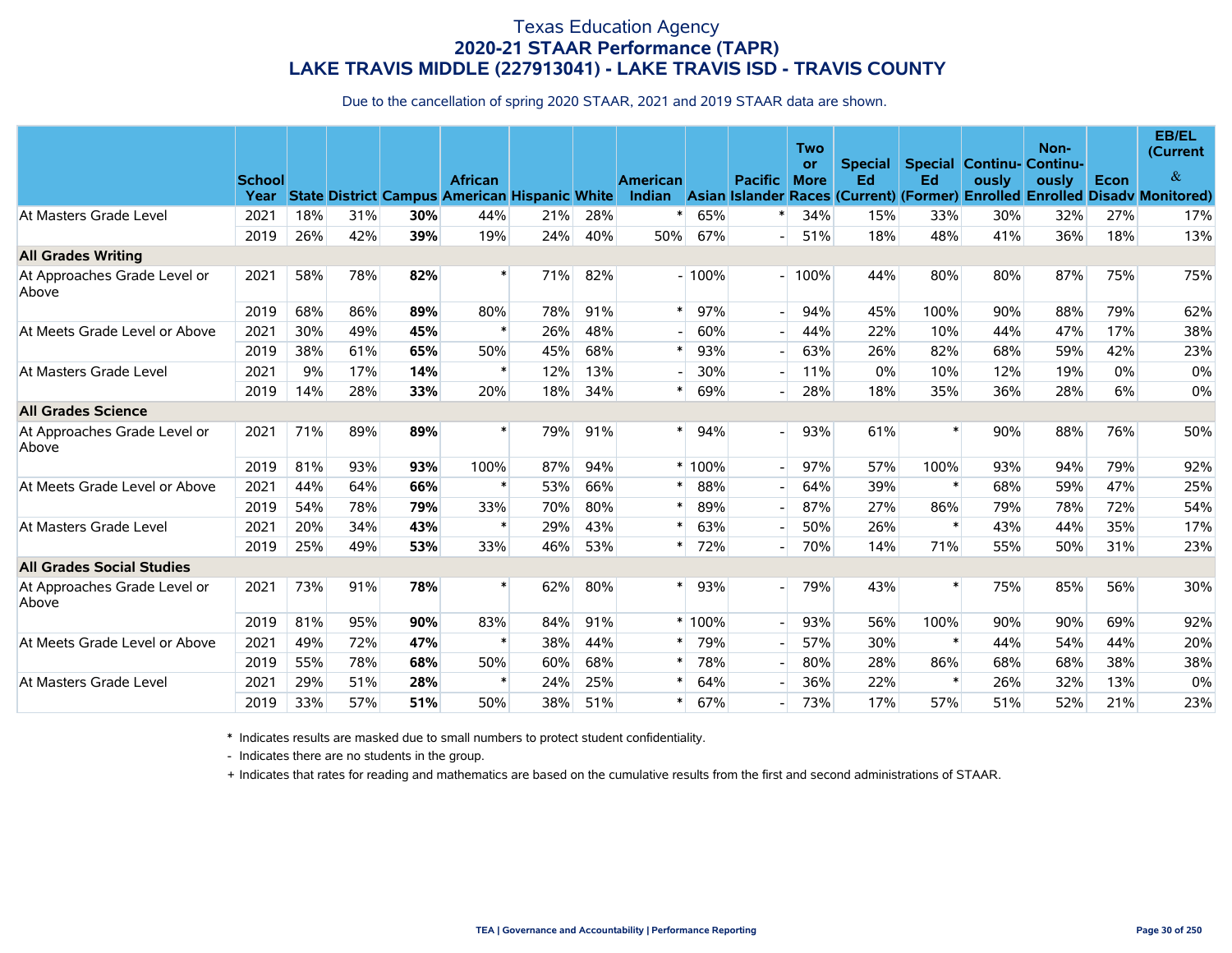Due to the cancellation of spring 2020 STAAR, 2019 and 2018 progress data are shown.

|                          | <b>School</b> |    |    |    | <b>African</b><br>Year State District Campus American Hispanic White |     |    | American                 |        | <b>Pacific</b>           | Twoor<br><b>More</b> | Special<br>Ed            | Ed     | Special Continu- Continu-<br>ously | Non-<br>ously | Econ   | <b>EB/EL</b><br>(Current<br>$\alpha$<br>Indian Asian Islander Races (Current) (Former) Enrolled Enrolled Disady Monitored) |
|--------------------------|---------------|----|----|----|----------------------------------------------------------------------|-----|----|--------------------------|--------|--------------------------|----------------------|--------------------------|--------|------------------------------------|---------------|--------|----------------------------------------------------------------------------------------------------------------------------|
|                          |               |    |    |    | School Progress Domain - Academic Growth Score by Grade and Subject  |     |    |                          |        |                          |                      |                          |        |                                    |               |        |                                                                                                                            |
| Grade 6 ELA/Reading      | 2019          | 42 | 46 | 39 | $\ast$                                                               | 34  | 40 | $\ast$                   | 50     |                          | 30                   | 26                       | 38     | 39                                 | 40            | 43     | 18                                                                                                                         |
|                          | 2018          | 47 | 61 | 59 | 50                                                                   | 47  | 61 | $\ast$                   | 65     | $\overline{a}$           | 63                   | 47                       | 57     | 60                                 | 57            | 56     | 57                                                                                                                         |
| Grade 6 Mathematics      | 2019          | 54 | 57 | 49 | $\ast$                                                               | 34  | 51 | $\ast$                   | 53     | $\overline{\phantom{a}}$ | 53                   | 43                       | 80     | 46                                 | 57            | 27     | 33                                                                                                                         |
|                          | 2018          | 56 | 62 | 58 | 44                                                                   | 54  | 57 | $\ast$                   | 80     | $\overline{a}$           | 62                   | 52                       | 50     | 63                                 | 48            | 44     | 50                                                                                                                         |
| Grade 7 ELA/Reading      | 2019          | 77 | 72 | 70 | 80                                                                   | 69  | 69 | $\ast$                   | 91     | $\overline{\phantom{a}}$ | 66                   | 77                       | 76     | 70                                 | 71            | 61     | 63                                                                                                                         |
|                          | 2018          | 76 | 80 | 80 | 70                                                                   | 88  | 78 | $\ast$                   | 84     | $\overline{\phantom{a}}$ | 74                   | 66                       | 89     | 80                                 | 78            | 71     | 86                                                                                                                         |
| Grade 7 Mathematics      | 2019          | 62 | 66 | 64 | 42                                                                   | 59  | 66 | $\overline{\phantom{a}}$ | $\ast$ | $\overline{a}$           | 65                   | 48                       | 69     | 62                                 | 68            | 70     | 67                                                                                                                         |
|                          | 2018          | 67 | 70 | 68 | $\ast$                                                               | 77  | 66 | $\overline{\phantom{a}}$ | 70     | $\overline{\phantom{a}}$ | 56                   | 57                       | $\ast$ | 66                                 | 70            | 66     | 79                                                                                                                         |
| Grade 8 ELA/Reading      | 2019          | 77 | 82 | 81 | 42                                                                   | 79  | 81 | $\ast$                   | 94     | $\overline{\phantom{a}}$ | 88                   | 73                       | 100    | 81                                 | 81            | 67     | 79                                                                                                                         |
|                          | 2018          | 79 | 84 | 82 | 100                                                                  | 77  | 83 | $\overline{\phantom{0}}$ | 75     | $\ast$                   | 90                   | 83                       | 90     | 81                                 | 84            | 81     | 82                                                                                                                         |
| Grade 8 Mathematics      | 2019          | 82 | 73 | 70 | 81                                                                   | 73  | 67 | $\ast$                   | 81     | $\overline{\phantom{a}}$ | 67                   | 56                       | 83     | 71                                 | 67            | 75     | 71                                                                                                                         |
|                          | 2018          | 81 | 81 | 83 | 86                                                                   | 83  | 83 | $\ast$                   | 100    | $\overline{\phantom{a}}$ | 82                   | 65                       | 89     | 82                                 | 86            | 77     | 80                                                                                                                         |
| End of Course Algebra I  | 2019          | 75 | 79 | 98 | $\ast$                                                               | 95  | 98 | $\ast$                   | 100    | $\blacksquare$           | 100                  | $\overline{\phantom{0}}$ | $\ast$ | 97                                 | 100           | $\ast$ | $\ast$                                                                                                                     |
|                          | 2018          | 72 | 82 | 99 | $\overline{\phantom{a}}$                                             | 100 | 99 | $\overline{a}$           | 100    | $\ast$                   | 100                  | $\ast$                   | $\ast$ | 99                                 | 100           | $\ast$ | 100                                                                                                                        |
| All Grades Both Subjects | 2019          | 69 | 71 | 65 | 64                                                                   | 61  | 65 | 54                       | 76     | $\overline{\phantom{a}}$ | 65                   | 53                       | 73     | 64                                 | 66            | 57     | 51                                                                                                                         |
|                          | 2018          | 69 | 75 | 74 | 67                                                                   | 72  | 74 | 83                       | 82     | $\ast$                   | 75                   | 61                       | 68     | 75                                 | 73            | 66     | 74                                                                                                                         |
| All Grades ELA/Reading   | 2019          | 68 | 70 | 63 | 58                                                                   | 62  | 63 | 58                       | 75     | $\overline{\phantom{a}}$ | 62                   | 58                       | 65     | 63                                 | 64            | 57     | 49                                                                                                                         |
|                          | 2018          | 69 | 74 | 73 | 69                                                                   | 70  | 74 | $\ast$                   | 73     | $\ast$                   | 76                   | 65                       | 72     | 74                                 | 73            | 69     | 76                                                                                                                         |
| All Grades Mathematics   | 2019          | 70 | 72 | 66 | 70                                                                   | 60  | 67 | 50                       | 77     | $\overline{\phantom{a}}$ | 69                   | 50                       | 81     | 66                                 | 68            | 58     | 53                                                                                                                         |
|                          | 2018          | 70 | 75 | 75 | 64                                                                   | 74  | 74 | $\ast$                   | 90     | $\ast$                   | 74                   | 58                       | 64     | 76                                 | 72            | 63     | 72                                                                                                                         |

\* Indicates results are masked due to small numbers to protect student confidentiality.

- Indicates there are no students in the group.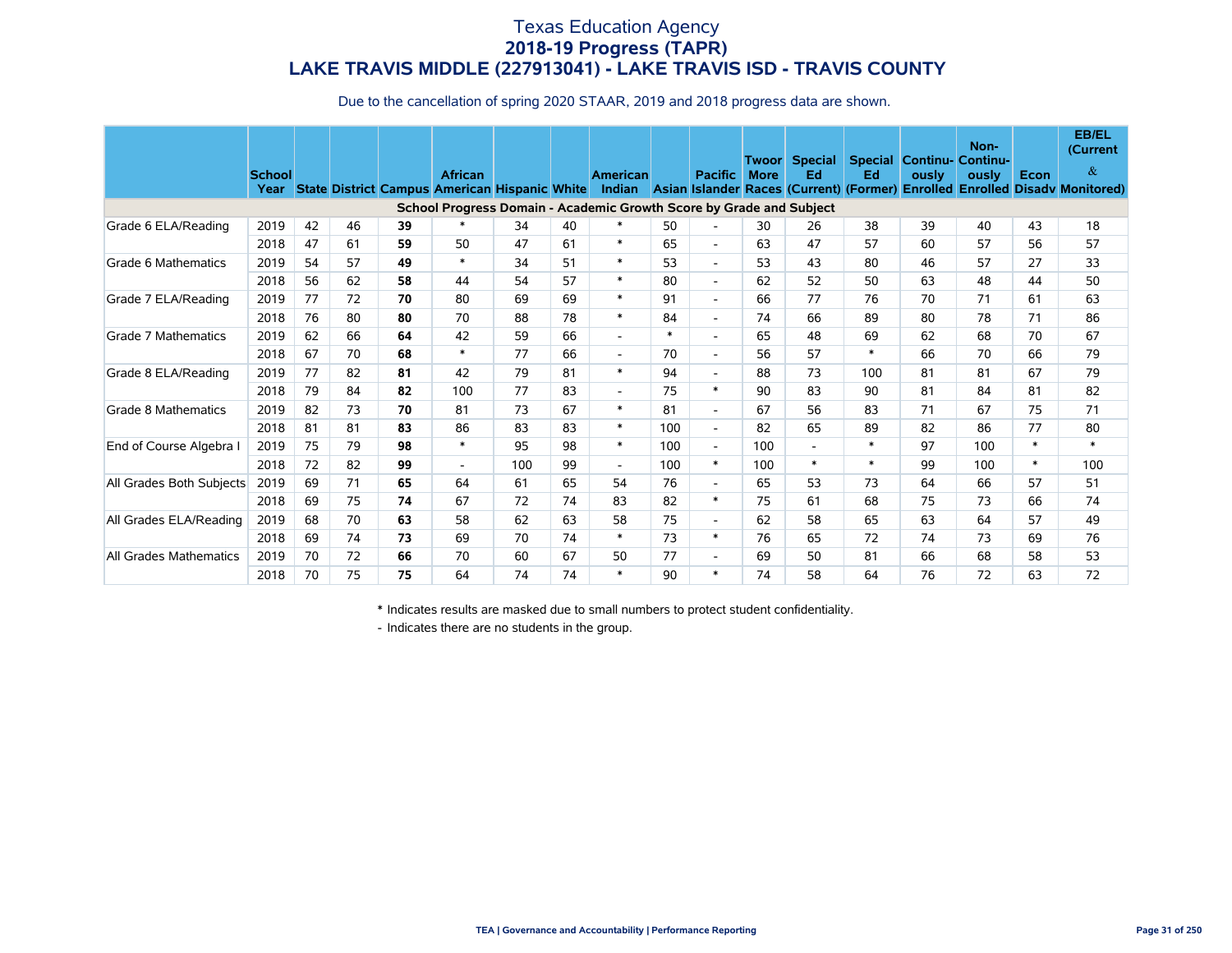# Texas Education Agency **2020-21 Bilingual Education/English as a Second Language (Current EB Students/EL) (TAPR) LAKE TRAVIS MIDDLE (227913041) - LAKE TRAVIS ISD - TRAVIS COUNTY**

|                                    |               |     |     |     |                                             |                          |                          |                                 |                          |                                                                                                             |        |                          |                         |                          | EB/EL                    |     |                        | <b>Monitored</b> |
|------------------------------------|---------------|-----|-----|-----|---------------------------------------------|--------------------------|--------------------------|---------------------------------|--------------------------|-------------------------------------------------------------------------------------------------------------|--------|--------------------------|-------------------------|--------------------------|--------------------------|-----|------------------------|------------------|
|                                    |               |     |     |     | <b>Total</b>                                | <b>BE-Trans</b>          |                          |                                 |                          | <b>ALP</b>                                                                                                  |        | <b>ESL</b>               |                         | <b>ALP</b>               | with                     |     | <b>Total</b>           | $\&$             |
|                                    | <b>School</b> |     |     |     | <b>Bilingual</b>                            | <b>Early</b>             |                          | <b>BE-Trans BE-Dual BE-Dual</b> |                          | <b>Bilingual Total Content-</b>                                                                             |        |                          | <b>ESL</b>              | <b>ESL</b>               | <b>Parental Never</b>    |     | EB/EL                  | <b>Former</b>    |
|                                    |               |     |     |     | <b>Year State District Campus Education</b> | Exit                     |                          |                                 |                          | Late Exit Two-Way One-Way (Exception) ESL<br><b>STAAR Performance Rate by Subject and Performance Level</b> |        |                          | Based Pull-Out (Waiver) |                          | <b>Denial</b>            |     | <b>EB/EL (Current)</b> | EB/EL            |
| <b>All Grades All Subjects</b>     |               |     |     |     |                                             |                          |                          |                                 |                          |                                                                                                             |        |                          |                         |                          |                          |     |                        |                  |
| At Approaches Grade Level or Above | 2021          | 67% | 85% | 85% | $\overline{a}$                              | $\sim$                   |                          |                                 | $\sim$                   | $\overline{a}$                                                                                              | 8%     | $\ast$                   | 9%                      | $\overline{\phantom{a}}$ | 63%                      | 86% | 29%                    | 73%              |
|                                    | 2019          | 78% | 91% | 91% | $\overline{\phantom{a}}$                    |                          |                          |                                 | $\overline{\phantom{a}}$ |                                                                                                             | 54%    | $\sim$                   | 54%                     |                          | 100%                     |     | 67%                    |                  |
| At Meets Grade Level or Above      | 2021          | 41% | 61% | 57% |                                             |                          |                          |                                 |                          |                                                                                                             | 0%     | $\ast$                   | 0%                      | $\overline{a}$           | 38%                      | 58% | 14%                    | 45%              |
|                                    | 2019          | 50% | 72% | 69% | $\blacksquare$                              | $\overline{a}$           | $\overline{a}$           |                                 |                          |                                                                                                             | 19%    | $\sim$                   | 19%                     |                          | 61%                      |     | 30%                    |                  |
| At Masters Grade Level             | 2021          | 18% | 32% | 30% | $\overline{\phantom{a}}$                    |                          | $\overline{\phantom{a}}$ |                                 | $\sim$                   |                                                                                                             | 0%     | $\ast$                   | $0\%$                   | $\blacksquare$           | $0\%$                    | 31% | 0%                     | 18%              |
|                                    | 2019          | 24% | 42% | 42% |                                             |                          |                          |                                 |                          |                                                                                                             | 4%     |                          | 4%                      |                          | 11%                      |     | 6%                     |                  |
| <b>All Grades ELA/Reading</b>      |               |     |     |     |                                             |                          |                          |                                 |                          |                                                                                                             |        |                          |                         |                          |                          |     |                        |                  |
| At Approaches Grade Level or Above | 2021          | 68% | 85% | 85% | $\overline{\phantom{a}}$                    |                          |                          |                                 | $\overline{\phantom{a}}$ |                                                                                                             | $\ast$ | $\ast$                   | $\ast$                  | $\blacksquare$           |                          | 86% | 29%                    | 81%              |
|                                    | 2019          | 75% | 90% | 89% | $\mathbf{r}$                                | $\mathbf{r}$             |                          |                                 |                          |                                                                                                             | 39%    |                          | 39%                     |                          | 100%                     |     | 54%                    |                  |
| At Meets Grade Level or Above      | 2021          | 45% | 64% | 57% | $\overline{a}$                              | $\overline{\phantom{a}}$ | $\overline{\phantom{a}}$ |                                 | $\overline{\phantom{a}}$ |                                                                                                             | $\ast$ | $\pmb{\ast}$             | $\ast$                  | $\Box$                   | $\ast$                   | 57% | 29%                    | 50%              |
|                                    | 2019          | 48% | 71% | 65% | $\overline{\phantom{a}}$                    |                          |                          |                                 | $\overline{\phantom{a}}$ |                                                                                                             | 17%    | $\overline{\phantom{a}}$ | 17%                     |                          | 33%                      |     | 21%                    |                  |
| At Masters Grade Level             | 2021          | 18% | 31% | 32% | $\overline{\phantom{a}}$                    | $\overline{\phantom{a}}$ |                          |                                 | $\blacksquare$           |                                                                                                             | $\ast$ | $\pmb{\ast}$             | $\ast$                  | $\mathbf{r}$             | $\ast$                   | 33% | 0%                     | 25%              |
|                                    | 2019          | 21% | 40% | 40% | $\overline{\phantom{a}}$                    | $\sim$                   | $\sim$                   |                                 | $\sim$                   |                                                                                                             | 6%     |                          | 6%                      |                          | 17%                      |     | 8%                     |                  |
| <b>All Grades Mathematics</b>      |               |     |     |     |                                             |                          |                          |                                 |                          |                                                                                                             |        |                          |                         |                          |                          |     |                        |                  |
| At Approaches Grade Level or Above | 2021          | 66% | 84% | 86% | $\overline{\phantom{a}}$                    | $\overline{a}$           |                          |                                 |                          |                                                                                                             | $\ast$ | $\ast$                   | $\ast$                  | $\overline{a}$           | $\ast$                   | 87% | 43%                    | 81%              |
|                                    | 2019          | 82% | 92% | 94% | $\overline{\phantom{a}}$                    | $\overline{a}$           |                          |                                 | $\sim$                   |                                                                                                             | 72%    | $\sim$                   | 72%                     |                          | 100%                     |     | 79%                    |                  |
| At Meets Grade Level or Above      | 2021          | 37% | 58% | 61% | $\overline{\phantom{a}}$                    |                          |                          |                                 | $\overline{\phantom{a}}$ |                                                                                                             | $\ast$ | $\ast$                   | $\ast$                  | $\frac{1}{2}$            | ∗                        | 61% | 14%                    | 56%              |
|                                    | 2019          | 52% | 70% | 72% | $\overline{\phantom{a}}$                    | $\overline{a}$           |                          |                                 |                          |                                                                                                             | 28%    |                          | 28%                     |                          | 67%                      |     | 38%                    |                  |
| At Masters Grade Level             | 2021          | 18% | 31% | 30% | $\overline{\phantom{a}}$                    | $\overline{a}$           | $\overline{\phantom{a}}$ |                                 | $\overline{\phantom{a}}$ |                                                                                                             |        | $\ast$                   | $\ast$                  |                          | $\ast$                   | 31% | 0%                     | 25%              |
|                                    | 2019          | 26% | 42% | 39% | $\overline{\phantom{a}}$                    |                          |                          |                                 |                          |                                                                                                             | 6%     |                          | 6%                      |                          | 0%                       |     | 4%                     |                  |
| <b>All Grades Writing</b>          |               |     |     |     |                                             |                          |                          |                                 |                          |                                                                                                             |        |                          |                         |                          |                          |     |                        |                  |
| At Approaches Grade Level or Above | 2021          | 58% | 78% | 82% | $\overline{\phantom{a}}$                    | $\overline{\phantom{a}}$ |                          |                                 | $\overline{\phantom{a}}$ |                                                                                                             | $\ast$ | $\sim$                   | $\ast$                  | $\overline{\phantom{a}}$ | $\overline{\phantom{a}}$ | 83% | $\ast$                 | 86%              |
|                                    | 2019          | 68% | 86% | 89% | $\overline{\phantom{a}}$                    |                          |                          |                                 | $\mathbf{r}$             |                                                                                                             | 33%    | $\sim$                   | 33%                     |                          |                          |     | 33%                    |                  |
| At Meets Grade Level or Above      | 2021          | 30% | 49% | 45% | $\overline{a}$                              | $\overline{a}$           |                          |                                 | $\overline{a}$           |                                                                                                             | $\ast$ |                          | $\ast$                  |                          | $\overline{\phantom{a}}$ | 46% | $\ast$                 | 43%              |
|                                    | 2019          | 38% | 61% | 65% | $\overline{\phantom{a}}$                    |                          |                          |                                 |                          |                                                                                                             | 0%     | $\sim$                   | 0%                      |                          | $\overline{\phantom{0}}$ |     | 0%                     |                  |
| At Masters Grade Level             | 2021          | 9%  | 17% | 14% | $\overline{a}$                              |                          |                          |                                 | $\overline{a}$           |                                                                                                             | $\ast$ | $\overline{a}$           | $\ast$                  |                          |                          | 15% | $\ast$                 | 0%               |
|                                    | 2019          | 14% | 28% | 33% | $\overline{\phantom{a}}$                    | $\overline{\phantom{a}}$ | $\overline{a}$           |                                 | $\mathbf{r}$             |                                                                                                             | 0%     | $\overline{a}$           | 0%                      |                          | $\overline{\phantom{a}}$ |     | 0%                     |                  |
| <b>All Grades Science</b>          |               |     |     |     |                                             |                          |                          |                                 |                          |                                                                                                             |        |                          |                         |                          |                          |     |                        |                  |
| At Approaches Grade Level or Above | 2021          | 71% | 89% | 89% | $\overline{a}$                              | $\overline{a}$           |                          |                                 | $\overline{\phantom{a}}$ |                                                                                                             | $\ast$ |                          | $\ast$                  | $\overline{\phantom{a}}$ | $\ast$                   | 91% | $\ast$                 | 56%              |
|                                    | 2019          | 81% | 93% | 93% | $\overline{\phantom{a}}$                    | $\sim$                   |                          |                                 | $\sim$                   |                                                                                                             | $\ast$ |                          | $\ast$                  |                          | $\ast$                   |     | 83%                    |                  |
| At Meets Grade Level or Above      | 2021          | 44% | 64% | 66% | $\overline{\phantom{a}}$                    |                          |                          |                                 |                          |                                                                                                             | $\ast$ |                          | $\ast$                  |                          | ∗                        | 68% | $\ast$                 | 33%              |
|                                    | 2019          | 54% | 78% | 79% | $\overline{a}$                              |                          |                          |                                 |                          |                                                                                                             | $\ast$ |                          | $\ast$                  |                          | $\ast$                   |     | 67%                    |                  |
| At Masters Grade Level             | 2021          | 20% | 34% | 43% | $\overline{\phantom{a}}$                    | $\sim$                   | $\sim$                   |                                 | $\overline{\phantom{a}}$ |                                                                                                             | $\ast$ | $\overline{a}$           | $\ast$                  | $\overline{a}$           | $\ast$                   | 45% | $\ast$                 | 22%              |
|                                    | 2019          | 25% | 49% | 53% | $\overline{\phantom{a}}$                    | $\blacksquare$           |                          |                                 |                          |                                                                                                             | $\ast$ |                          | $\ast$                  |                          | $\ast$                   |     | 17%                    |                  |
| <b>All Grades Social Studies</b>   |               |     |     |     |                                             |                          |                          |                                 |                          |                                                                                                             |        |                          |                         |                          |                          |     |                        |                  |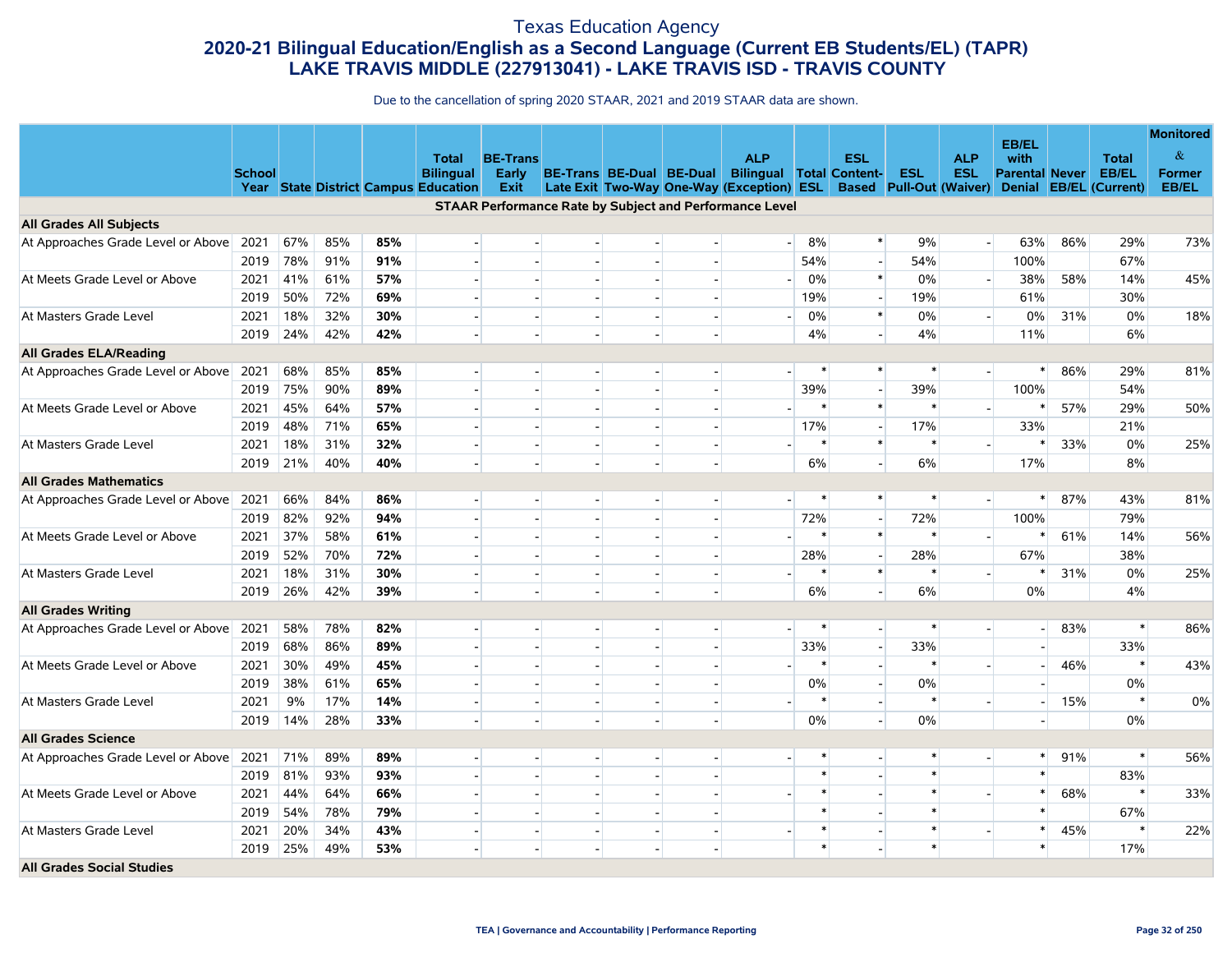# Texas Education Agency **2020-21 Bilingual Education/English as a Second Language (Current EB Students/EL) (TAPR) LAKE TRAVIS MIDDLE (227913041) - LAKE TRAVIS ISD - TRAVIS COUNTY**

Due to the cancellation of spring 2020 STAAR, 2021 and 2019 STAAR data are shown.

|                                         | School<br>Year |     |     |     | <b>Total</b><br><b>Bilingual</b><br><b>State District Campus Education</b> | <b>BE-Trans</b><br>Early<br>Exit | BE-Trans BE-Dual BE-Dual |  | <b>ALP</b><br><b>Bilingual Total Content-</b><br>Late Exit Two-Way One-Way (Exception) ESL Based Pull-Out (Waiver) Denial EB/EL (Current) | <b>ESL</b> | <b>ESL</b> | <b>ALP</b><br><b>ESL</b> | <b>EB/EL</b><br>with<br><b>Parental Never</b> |     | <b>Total</b><br><b>EB/EL</b> | <b>Monitored</b><br>&<br><b>Former</b><br><b>EB/EL</b> |
|-----------------------------------------|----------------|-----|-----|-----|----------------------------------------------------------------------------|----------------------------------|--------------------------|--|-------------------------------------------------------------------------------------------------------------------------------------------|------------|------------|--------------------------|-----------------------------------------------|-----|------------------------------|--------------------------------------------------------|
| At Approaches Grade Level or Above 2021 |                | 73% | 91% | 78% |                                                                            |                                  |                          |  |                                                                                                                                           |            |            |                          |                                               | 80% |                              | 43%                                                    |
|                                         | 2019           | 81% | 95% | 90% |                                                                            |                                  |                          |  |                                                                                                                                           |            |            |                          |                                               |     | 83%                          |                                                        |
| At Meets Grade Level or Above           | 2021           | 49% | 72% | 47% |                                                                            |                                  |                          |  |                                                                                                                                           |            |            |                          |                                               | 48% |                              | 29%                                                    |
|                                         | 2019           | 55% | 78% | 68% |                                                                            |                                  |                          |  |                                                                                                                                           |            |            |                          |                                               |     | 33%                          |                                                        |
| At Masters Grade Level                  | 2021           | 29% | 51% | 28% |                                                                            |                                  |                          |  |                                                                                                                                           |            |            |                          |                                               | 29% |                              | 0%                                                     |
|                                         | 2019           | 33% | 57% | 51% |                                                                            |                                  |                          |  |                                                                                                                                           |            |            |                          |                                               |     | 0%                           |                                                        |

\* Indicates results are masked due to small numbers to protect student confidentiality.

- Indicates there are no students in the group.

Blank cell indicates there are no data available in the group.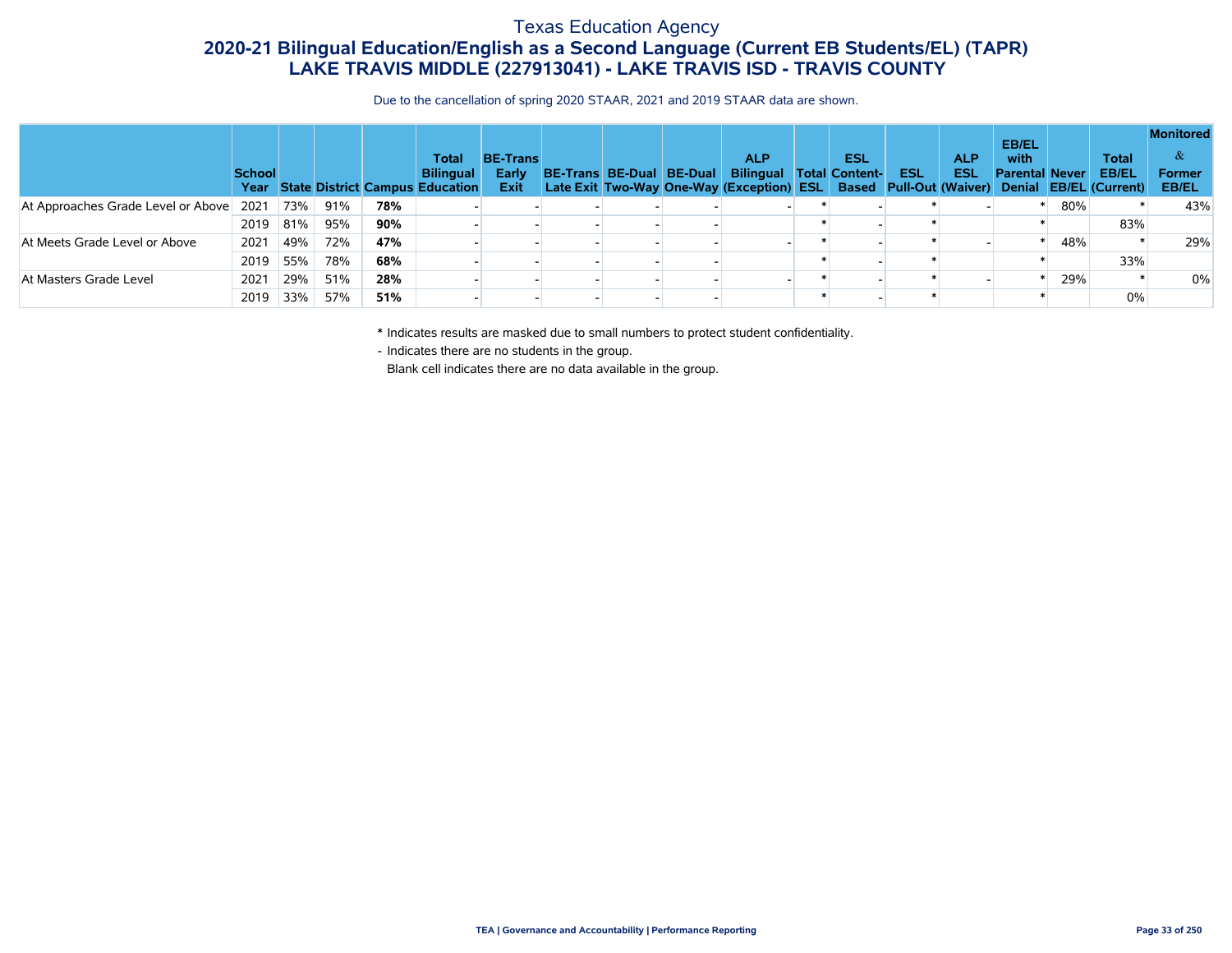Due to the cancellation of spring 2020 STAAR, 2021 and 2019 STAAR data are shown.

|                                                            |     |       |     | <b>African</b><br><b>State District Campus American Hispanic White</b> |     |       | <b>American</b>                                 |           | <b>Pacific</b>           | <b>Two</b><br>or<br><b>More</b> | <b>Special</b><br>Ed | Ed    | <b>Special Continu- Continu-</b><br>ously | Non-<br>ously | Econ  | <b>EB/EL</b><br>(Current<br>&<br>Indian Asian Islander Races (Current) (Former) Enrolled Enrolled Disady Monitored) |
|------------------------------------------------------------|-----|-------|-----|------------------------------------------------------------------------|-----|-------|-------------------------------------------------|-----------|--------------------------|---------------------------------|----------------------|-------|-------------------------------------------|---------------|-------|---------------------------------------------------------------------------------------------------------------------|
|                                                            |     |       |     |                                                                        |     |       | 2021 STAAR Participation                        |           |                          |                                 |                      |       |                                           |               |       |                                                                                                                     |
| <b>All Tests</b>                                           |     |       |     |                                                                        |     |       | (All Grades)                                    |           |                          |                                 |                      |       |                                           |               |       |                                                                                                                     |
| <b>Assessment Participant</b>                              | 88% | 81%   | 85% | 88%                                                                    | 80% | 86%   | 67%                                             | 84%       | 71%                      | 85%                             | 84%                  | 92%   | 86%                                       | 82%           | 77%   | 80%                                                                                                                 |
| Included in Accountability                                 | 83% | 78%   | 81% | 88%                                                                    | 76% | 82%   | 67%                                             | 83%       | 71%                      | 85%                             | 81%                  | 92%   | 86%                                       | 72%           | 74%   | 75%                                                                                                                 |
| Not Included in Accountability: Mobile                     | 3%  | 3%    | 3%  | $0\%$                                                                  | 3%  | 4%    | 0%                                              | 1%        | $0\%$                    | 0%                              | 4%                   | $0\%$ | 0%                                        | 9%            | 0%    | 0%                                                                                                                  |
| Not Included in Accountability: Other<br><b>Exclusions</b> | 1%  | 0%    | 0%  | 0%                                                                     | 1%  | 0%    | $0\%$                                           | 1%        | 0%                       | 0%                              | $0\%$                | 0%    | 0%                                        | $1\%$         | 3%    | 6%                                                                                                                  |
| <b>Not Tested</b>                                          | 12% | 19%   | 15% | 12%                                                                    | 20% | 14%   | 33%                                             | 16%       | 29%                      | 15%                             | 16%                  | 8%    | 14%                                       | 18%           | 23%   | 20%                                                                                                                 |
| Absent                                                     | 2%  | 8%    | 6%  | 6%                                                                     | 8%  | 5%    | 8%                                              | 7%        | 29%                      | 2%                              | 3%                   | $0\%$ | 5%                                        | 8%            | 7%    | 12%                                                                                                                 |
| Other                                                      | 10% | 11%   | 9%  | 6%                                                                     | 12% | 9%    | 25%                                             | 9%        | $0\%$                    | 12%                             | 13%                  | 8%    | 9%                                        | 10%           | 16%   | 8%                                                                                                                  |
|                                                            |     |       |     |                                                                        |     |       | <b>2019 STAAR Participation</b><br>(All Grades) |           |                          |                                 |                      |       |                                           |               |       |                                                                                                                     |
| <b>All Tests</b>                                           |     |       |     |                                                                        |     |       |                                                 |           |                          |                                 |                      |       |                                           |               |       |                                                                                                                     |
| Assessment Participant                                     | 99% | 99%   | 99% | 100%                                                                   | 99% | 99%   |                                                 | 100% 100% | $\blacksquare$           | 99%                             | 99%                  | 100%  | 99%                                       | 99%           | 99%   | 99%                                                                                                                 |
| Included in Accountability                                 | 94% | 96%   | 97% | 100%                                                                   | 96% | 98%   |                                                 | 100% 100% | $\overline{\phantom{a}}$ | 90%                             | 96%                  | 95%   | 98%                                       | 94%           | 98%   | 93%                                                                                                                 |
| Not Included in Accountability: Mobile                     | 4%  | 3%    | 2%  | $0\%$                                                                  | 3%  | 1%    | 0%                                              | $0\%$     |                          | 7%                              | 3%                   | 5%    | 1%                                        | 4%            | 2%    | 0%                                                                                                                  |
| Not Included in Accountability: Other<br><b>Exclusions</b> | 1%  | 0%    | 0%  | 0%                                                                     | 0%  | 0%    | $0\%$                                           | 0%        |                          | 2%                              | $0\%$                | 0%    | 0%                                        | 1%            | 0%    | 6%                                                                                                                  |
| <b>Not Tested</b>                                          | 1%  | $1\%$ | 1%  | 0%                                                                     | 1%  | $1\%$ | 0%                                              | 0%        |                          | $1\%$                           | $1\%$                | 0%    | $1\%$                                     | 1%            | $1\%$ | 1%                                                                                                                  |
| Absent                                                     | 1%  | 1%    | 1%  | 0%                                                                     | 1%  | 1%    | 0%                                              | 0%        |                          | 1%                              | $1\%$                | $0\%$ | 1%                                        | $1\%$         | 1%    | 1%                                                                                                                  |
| Other                                                      | 0%  | 0%    | 0%  | 0%                                                                     | 0%  | 0%    | 0%                                              | 0%        |                          | 0%                              | $1\%$                | $0\%$ | 0%                                        | 0%            | 0%    | 0%                                                                                                                  |

\* Indicates results are masked due to small numbers to protect student confidentiality.

- Indicates there are no students in the group.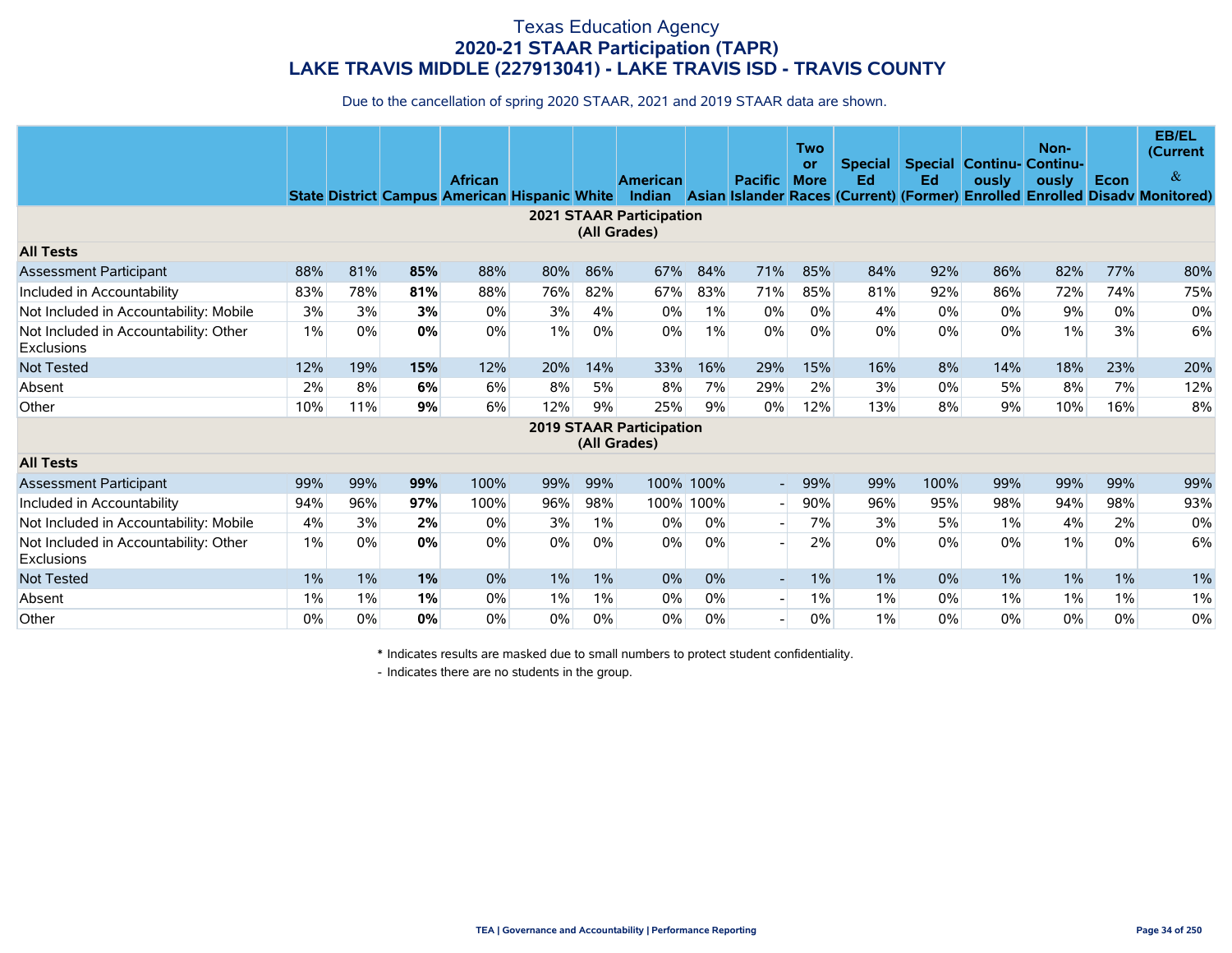#### Texas Education Agency **2020-21 Attendance, Graduation, and Dropout Rates (TAPR) LAKE TRAVIS MIDDLE (227913041) - LAKE TRAVIS ISD - TRAVIS COUNTY**

|                                             |       |       |                | <b>African</b>                                |                          |                | <b>American</b>             |                | <b>Pacific</b> | <b>Two</b><br><b>or</b> | <b>More Special Econ</b> |                     |                          |
|---------------------------------------------|-------|-------|----------------|-----------------------------------------------|--------------------------|----------------|-----------------------------|----------------|----------------|-------------------------|--------------------------|---------------------|--------------------------|
|                                             |       |       |                | State District Campus American Hispanic White |                          |                | Indian Asian Islander Races |                |                |                         | Ed                       | <b>Disady EB/EL</b> |                          |
| <b>Attendance Rate</b>                      |       |       |                |                                               |                          |                |                             |                |                |                         |                          |                     |                          |
| 2019-20                                     | 98.3% | 98.7% | 99.1%          | 99.6%                                         |                          | 99.1% 99.1%    |                             | $*99.6%$       |                | $*$ 99.2%               |                          | 98.9% 98.9% 99.4%   |                          |
| 2018-19                                     | 95.4% | 95.3% | 95.8%          | 97.4%                                         |                          | 95.6% 95.7%    |                             | $*97.3%$       |                | $-95.7%$                |                          | 94.6% 94.5% 95.5%   |                          |
| <b>Chronic Absenteeism</b>                  |       |       |                |                                               |                          |                |                             |                |                |                         |                          |                     |                          |
| 2019-20                                     | 6.7%  | 5.9%  | 3.0%           | 8.3%                                          | 3.1%                     | 3.0%           | $\ast$                      | $0.0\%$        | $\ast$         | 4.2%                    | 2.4%                     | 3.1%                | $0.0\%$                  |
| 2018-19                                     | 11.4% | 9.9%  | 8.6%           | 0.0%                                          | 8.0%                     | 9.2%           | 0.0%                        | 2.5%           |                | $-10.4%$                |                          | 15.3% 16.3% 11.1%   |                          |
| <b>Annual Dropout Rate (Gr 7-8)</b>         |       |       |                |                                               |                          |                |                             |                |                |                         |                          |                     |                          |
| 2019-20                                     | 0.5%  | 0.0%  | 0.0%           | 0.0%                                          | 0.0%                     | 0.0%           | $\ast$                      | 0.0%           | $\overline{a}$ | 0.0%                    | 0.0%                     | 0.0%                | 0.0%                     |
| 2018-19                                     | 0.4%  | 0.5%  | 0.9%           | 0.0%                                          | 2.6%                     | 0.4%           | $\ast$                      | 0.0%           |                | 2.8%                    | 1.2%                     | 1.5%                | 0.0%                     |
| <b>Annual Dropout Rate (Gr 9-12)</b>        |       |       |                |                                               |                          |                |                             |                |                |                         |                          |                     |                          |
| 2019-20                                     | 1.6%  | 0.1%  |                |                                               | $\overline{\phantom{a}}$ |                | $\overline{\phantom{a}}$    |                |                |                         |                          |                     |                          |
| 2018-19                                     | 1.9%  | 0.6%  |                |                                               |                          |                |                             |                |                |                         |                          |                     |                          |
| 4-Year Longitudinal Rate (Gr 9-12)          |       |       |                |                                               |                          |                |                             |                |                |                         |                          |                     |                          |
| Class of 2020                               |       |       |                |                                               |                          |                |                             |                |                |                         |                          |                     |                          |
| Graduated                                   | 90.3% | 97.7% | ٠              | $\overline{a}$                                | $\overline{\phantom{a}}$ | $\overline{a}$ | $\overline{\phantom{a}}$    |                |                | $\overline{a}$          | $\overline{\phantom{a}}$ | $\overline{a}$      | $\blacksquare$           |
| Received TxCHSE                             | 0.4%  | 0.5%  | $\blacksquare$ |                                               |                          |                |                             |                |                |                         |                          |                     |                          |
| Continued HS                                | 3.9%  | 0.8%  |                | $\overline{a}$                                | $\overline{\phantom{a}}$ |                | $\overline{a}$              |                |                |                         |                          |                     |                          |
| Dropped Out                                 | 5.4%  | 1.0%  |                |                                               | $\blacksquare$           |                |                             |                |                |                         |                          |                     |                          |
| Graduates and TxCHSE 90.7%                  |       | 98.2% |                | $\overline{a}$                                | $\frac{1}{2}$            |                |                             |                |                |                         |                          |                     |                          |
| Graduates, TxCHSE,<br>and Continuers        | 94.6% | 99.0% |                |                                               | $\overline{a}$           |                |                             |                |                |                         |                          |                     |                          |
| Class of 2019                               |       |       |                |                                               |                          |                |                             |                |                |                         |                          |                     |                          |
| Graduated                                   | 90.0% | 95.4% | $\blacksquare$ |                                               | $\overline{\phantom{a}}$ | $\overline{a}$ | $\overline{\phantom{a}}$    | $\overline{a}$ |                |                         | $\overline{a}$           | $\overline{a}$      |                          |
| <b>Received TxCHSE</b>                      | 0.5%  | 0.7%  |                |                                               | $\overline{\phantom{a}}$ |                | $\overline{a}$              |                |                |                         |                          |                     |                          |
| Continued HS                                | 3.7%  | 1.9%  |                |                                               | $\blacksquare$           |                |                             |                |                |                         |                          |                     |                          |
| Dropped Out                                 | 5.9%  | 2.0%  |                |                                               | $\overline{\phantom{a}}$ |                |                             |                |                |                         |                          |                     |                          |
| Graduates and TxCHSE 90.4%                  |       | 96.2% |                |                                               | $\blacksquare$           |                | $\overline{a}$              |                |                |                         | $\overline{\phantom{0}}$ |                     |                          |
| Graduates, TxCHSE,<br>and Continuers        | 94.1% | 98.0% |                |                                               |                          |                |                             |                |                |                         |                          |                     |                          |
| 5-Year Extended Longitudinal Rate (Gr 9-12) |       |       |                |                                               |                          |                |                             |                |                |                         |                          |                     |                          |
| Class of 2019                               |       |       |                |                                               |                          |                |                             |                |                |                         |                          |                     |                          |
| Graduated                                   | 92.0% | 96.4% | $\blacksquare$ |                                               | $\blacksquare$           |                | $\overline{\phantom{a}}$    |                |                |                         |                          |                     |                          |
| <b>Received TxCHSE</b>                      | 0.5%  | 0.9%  |                |                                               |                          |                |                             |                |                |                         |                          |                     |                          |
| Continued HS                                | 1.3%  | 0.9%  |                | $\blacksquare$                                | $\overline{\phantom{a}}$ |                | $\blacksquare$              |                |                |                         | $\blacksquare$           |                     |                          |
| Dropped Out                                 | 6.1%  | 1.8%  |                | $\blacksquare$                                | $\overline{\phantom{a}}$ |                | $\blacksquare$              |                |                |                         | $\overline{\phantom{a}}$ |                     | $\overline{\phantom{a}}$ |
| Graduates and TxCHSE 92.6%                  |       | 97.3% |                |                                               | $\overline{\phantom{a}}$ |                |                             |                |                |                         |                          |                     | $\overline{\phantom{a}}$ |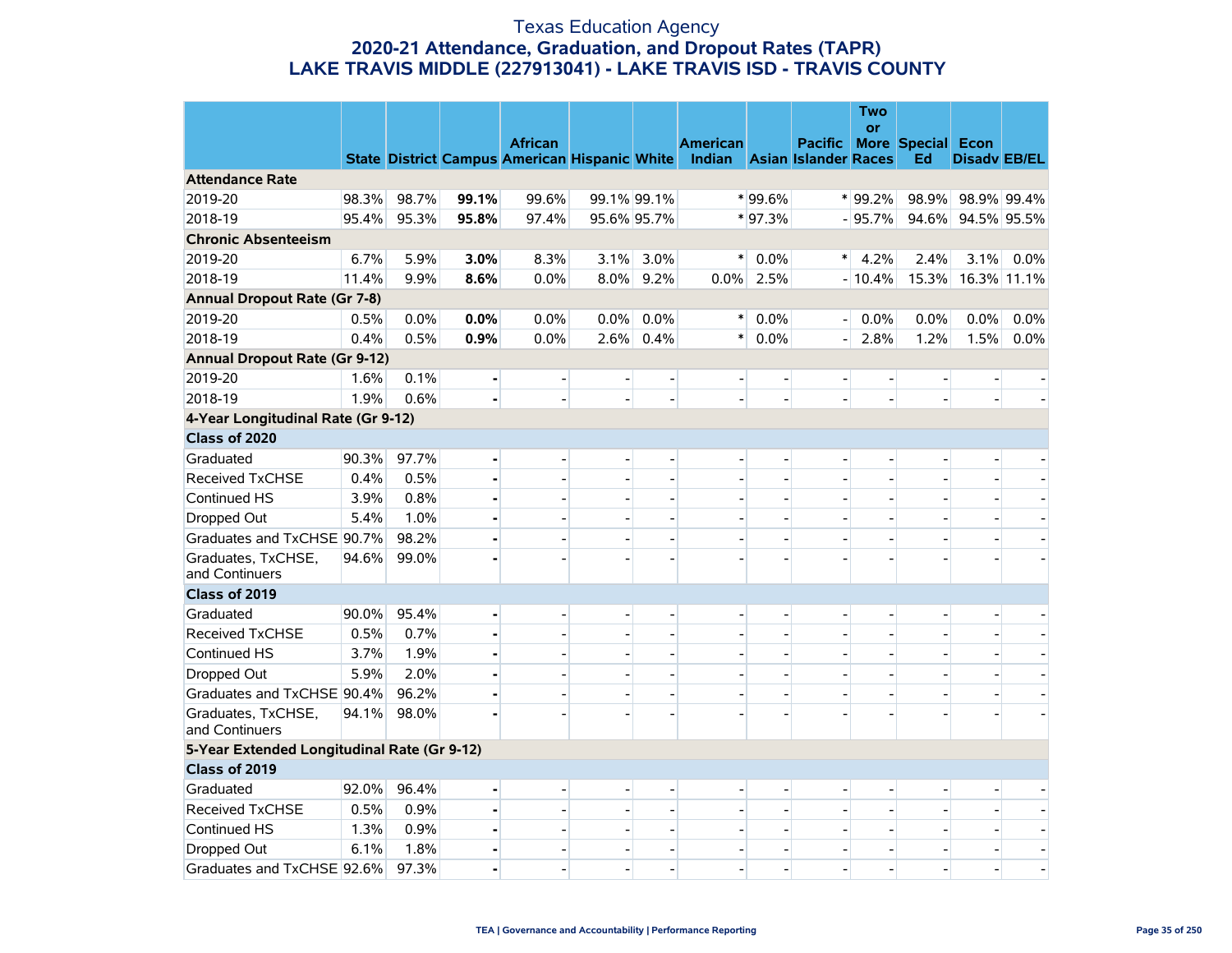#### Texas Education Agency **2020-21 Attendance, Graduation, and Dropout Rates (TAPR) LAKE TRAVIS MIDDLE (227913041) - LAKE TRAVIS ISD - TRAVIS COUNTY**

|                                                             |       |             |                |                          |                          |                                                                           |                          |                | <b>Two</b><br>or         |                          |                          |  |
|-------------------------------------------------------------|-------|-------------|----------------|--------------------------|--------------------------|---------------------------------------------------------------------------|--------------------------|----------------|--------------------------|--------------------------|--------------------------|--|
|                                                             |       |             | <b>African</b> |                          |                          | <b>American</b>                                                           |                          | <b>Pacific</b> |                          | <b>More Special Econ</b> |                          |  |
|                                                             |       |             |                |                          |                          | State District Campus American Hispanic White Indian Asian Islander Races |                          |                |                          | Ed                       | <b>Disady EB/EL</b>      |  |
| Graduates, TxCHSE,<br>and Continuers                        | 93.9% | 98.2%       |                |                          |                          |                                                                           |                          |                |                          |                          |                          |  |
| Class of 2018                                               |       |             |                |                          |                          |                                                                           |                          |                |                          |                          |                          |  |
| Graduated                                                   | 92.2% | 96.5%       |                |                          |                          |                                                                           |                          |                |                          |                          |                          |  |
| <b>Received TxCHSE</b>                                      | 0.6%  | 0.6%        |                |                          |                          |                                                                           |                          |                |                          |                          |                          |  |
| Continued HS                                                | 1.1%  | 0.4%        |                |                          |                          |                                                                           |                          |                |                          | $\overline{a}$           |                          |  |
| Dropped Out                                                 | 6.1%  | 2.5%        |                | $\blacksquare$           |                          |                                                                           |                          |                | $\overline{a}$           | $\overline{a}$           |                          |  |
| Graduates and TxCHSE 92.8%                                  |       | 97.1%       |                |                          |                          |                                                                           |                          |                |                          |                          |                          |  |
| Graduates, TxCHSE,<br>and Continuers                        | 93.9% | 97.5%       |                |                          |                          |                                                                           |                          |                |                          |                          |                          |  |
| 6-Year Extended Longitudinal Rate (Gr 9-12)                 |       |             |                |                          |                          |                                                                           |                          |                |                          |                          |                          |  |
| Class of 2018                                               |       |             |                |                          |                          |                                                                           |                          |                |                          |                          |                          |  |
| Graduated                                                   | 92.6% | 96.8%       |                |                          |                          |                                                                           |                          |                |                          |                          |                          |  |
| Received TxCHSE                                             | 0.7%  | 0.6%        |                |                          |                          |                                                                           |                          |                |                          |                          |                          |  |
| Continued HS                                                | 0.6%  | 0.1%        |                |                          |                          |                                                                           |                          |                |                          |                          |                          |  |
| Dropped Out                                                 | 6.1%  | 2.5%        |                |                          |                          |                                                                           |                          |                |                          | $\equiv$                 |                          |  |
| Graduates and TxCHSE 93.3%                                  |       | 97.4%       |                |                          |                          |                                                                           |                          |                |                          |                          |                          |  |
| Graduates, TxCHSE,<br>and Continuers                        | 93.9% | 97.5%       |                |                          |                          |                                                                           |                          |                |                          |                          |                          |  |
| Class of 2017                                               |       |             |                |                          |                          |                                                                           |                          |                |                          |                          |                          |  |
| Graduated                                                   | 92.4% | 96.5%       |                | $\overline{a}$           |                          |                                                                           |                          |                |                          |                          |                          |  |
| <b>Received TxCHSE</b>                                      | 0.7%  | 0.3%        |                |                          |                          |                                                                           |                          |                |                          |                          |                          |  |
| Continued HS                                                | 0.6%  | 0.5%        |                | $\blacksquare$           |                          |                                                                           |                          |                | $\overline{\phantom{0}}$ | $\blacksquare$           |                          |  |
| Dropped Out                                                 | 6.3%  | 2.8%        |                |                          |                          |                                                                           |                          |                |                          |                          |                          |  |
| Graduates and TxCHSE 93.2%                                  |       | 96.8%       |                |                          |                          |                                                                           |                          |                |                          |                          |                          |  |
| Graduates, TxCHSE,<br>and Continuers                        | 93.7% | 97.2%       |                |                          |                          |                                                                           |                          |                |                          |                          |                          |  |
| 4-Year Federal Graduation Rate Without Exclusions (Gr 9-12) |       |             |                |                          |                          |                                                                           |                          |                |                          |                          |                          |  |
| Class of 2020                                               | 90.3% | 97.3%       |                |                          |                          |                                                                           |                          |                |                          | $\overline{\phantom{a}}$ |                          |  |
| Class of 2019                                               |       | 90.0% 95.3% |                |                          |                          |                                                                           |                          |                |                          |                          |                          |  |
| RHSP/DAP Graduates (Longitudinal Rate)                      |       |             |                |                          |                          |                                                                           |                          |                |                          |                          |                          |  |
| Class of 2020                                               | 83.0% |             |                | $\overline{\phantom{a}}$ |                          | $\overline{\phantom{a}}$                                                  |                          |                | $\overline{\phantom{a}}$ | $\overline{\phantom{a}}$ |                          |  |
| Class of 2019                                               | 73.3% |             |                | $\overline{\phantom{a}}$ | $\overline{\phantom{0}}$ | $\overline{\phantom{a}}$                                                  | $\overline{\phantom{a}}$ |                | $\overline{a}$           | $\blacksquare$           | $\overline{\phantom{0}}$ |  |
| <b>FHSP-E Graduates (Longitudinal Rate)</b>                 |       |             |                |                          |                          |                                                                           |                          |                |                          |                          |                          |  |
| Class of 2020                                               | 4.3%  | 1.4%        |                | $\overline{\phantom{0}}$ |                          |                                                                           |                          |                |                          | $\qquad \qquad -$        |                          |  |
| Class of 2019                                               | 4.2%  | 2.0%        |                |                          |                          |                                                                           |                          |                |                          |                          |                          |  |
| <b>FHSP-DLA Graduates (Longitudinal Rate)</b>               |       |             |                |                          |                          |                                                                           |                          |                |                          |                          |                          |  |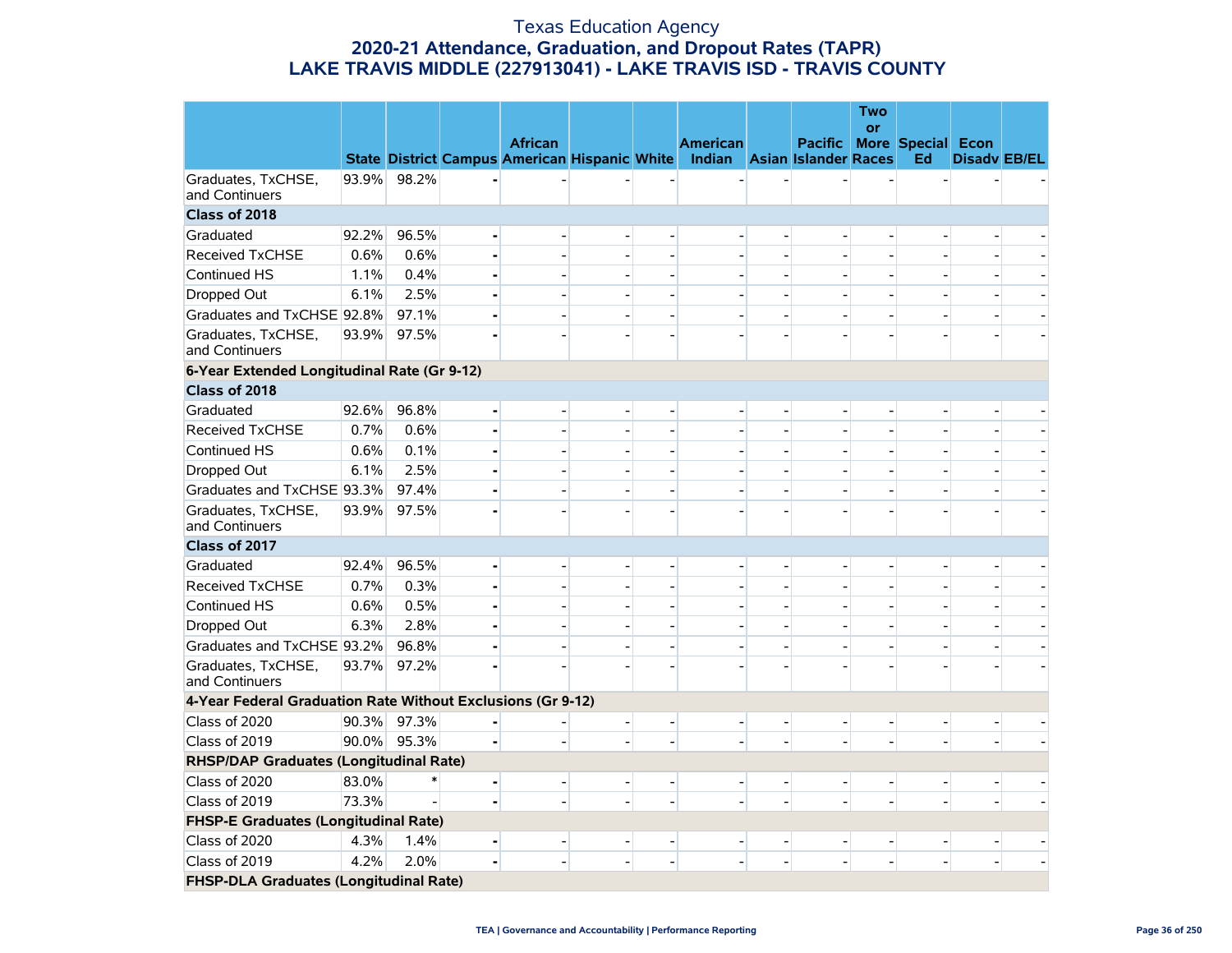## Texas Education Agency **2020-21 Attendance, Graduation, and Dropout Rates (TAPR) LAKE TRAVIS MIDDLE (227913041) - LAKE TRAVIS ISD - TRAVIS COUNTY**

|                                                        |       |       |                                                                        |                          |                           |                                               | Two<br>or |                                |                     |  |
|--------------------------------------------------------|-------|-------|------------------------------------------------------------------------|--------------------------|---------------------------|-----------------------------------------------|-----------|--------------------------------|---------------------|--|
|                                                        |       |       | <b>African</b><br><b>State District Campus American Hispanic White</b> |                          | <b>American</b><br>Indian | <b>Pacific</b><br><b>Asian Islander Races</b> |           | <b>More Special Econ</b><br>Ed | <b>Disady EB/EL</b> |  |
| Class of 2020                                          | 83.5% | 93.0% |                                                                        |                          |                           |                                               |           |                                |                     |  |
| Class of 2019                                          | 83.5% | 91.6% |                                                                        |                          |                           |                                               |           |                                |                     |  |
| RHSP/DAP/FHSP-E/FHSP-DLA Graduates (Longitudinal Rate) |       |       |                                                                        |                          |                           |                                               |           |                                |                     |  |
| Class of 2020                                          | 87.8% | 94.3% |                                                                        |                          |                           |                                               |           |                                |                     |  |
| Class of 2019                                          | 87.6% | 93.5% |                                                                        | -                        |                           |                                               |           |                                |                     |  |
| <b>RHSP/DAP Graduates (Annual Rate)</b>                |       |       |                                                                        |                          |                           |                                               |           |                                |                     |  |
| 2019-20                                                | 38.6% | 20.0% |                                                                        |                          |                           |                                               |           |                                |                     |  |
| 2018-19                                                | 32.7% |       |                                                                        | $\overline{\phantom{a}}$ |                           |                                               |           |                                |                     |  |
| <b>FHSP-E Graduates (Annual Rate)</b>                  |       |       |                                                                        |                          |                           |                                               |           |                                |                     |  |
| 2019-20                                                | 4.4%  | 1.4%  |                                                                        |                          |                           |                                               |           |                                |                     |  |
| 2018-19                                                | 4.4%  | 1.9%  |                                                                        | $\overline{\phantom{a}}$ |                           |                                               |           |                                |                     |  |
| <b>FHSP-DLA Graduates (Annual Rate)</b>                |       |       |                                                                        |                          |                           |                                               |           |                                |                     |  |
| 2019-20                                                | 81.8% | 92.5% |                                                                        |                          |                           |                                               |           |                                |                     |  |
| 2018-19                                                | 82.1% | 90.2% |                                                                        |                          |                           |                                               |           |                                |                     |  |
| RHSP/DAP/FHSP-E/FHSP-DLA Graduates (Annual Rate)       |       |       |                                                                        |                          |                           |                                               |           |                                |                     |  |
| 2019-20                                                | 85.8% | 93.4% |                                                                        |                          |                           |                                               |           |                                |                     |  |
| 2018-19                                                | 85.9% | 91.8% |                                                                        |                          |                           |                                               |           |                                |                     |  |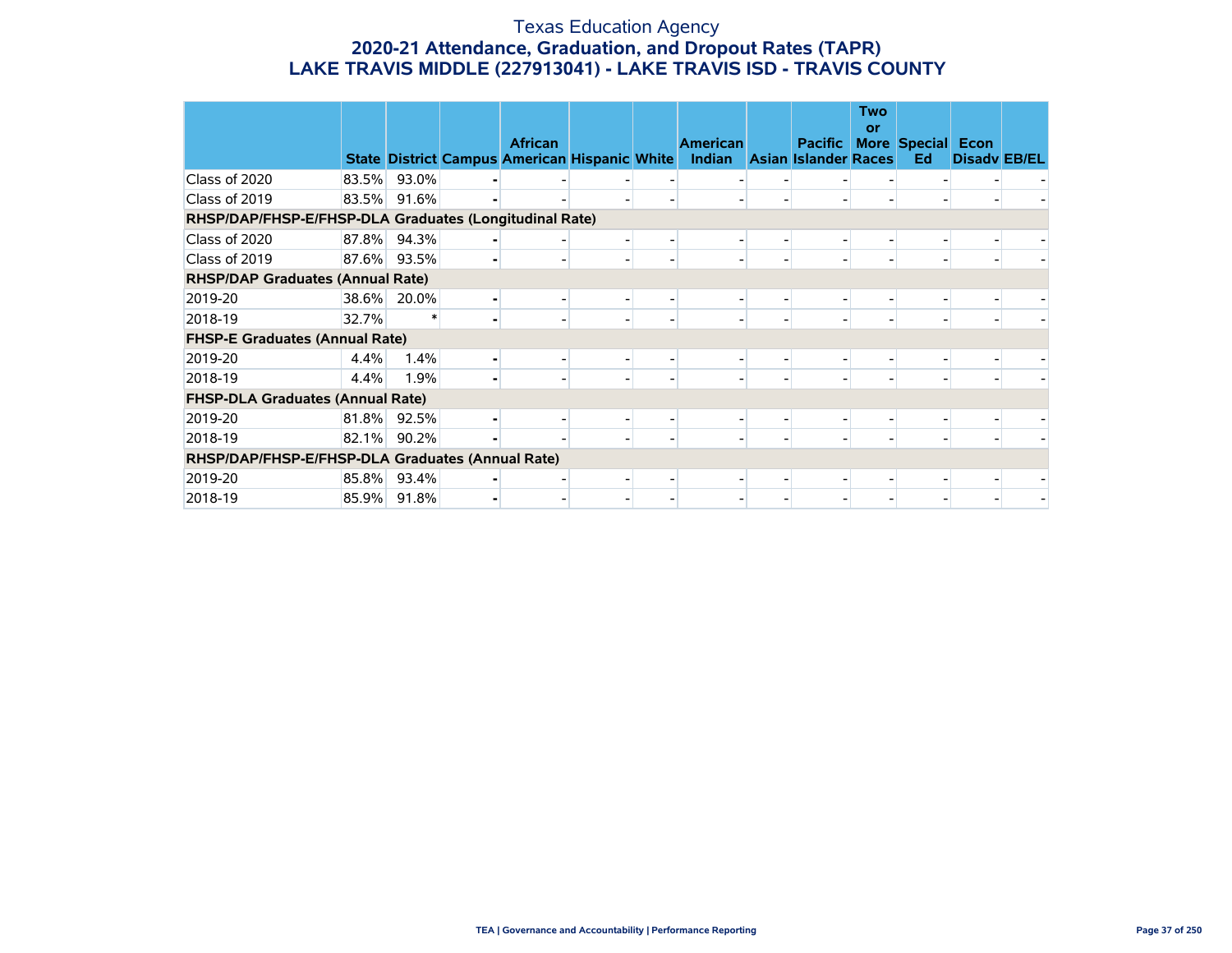## Texas Education Agency **2020-21 Graduation Profile (TAPR) LAKE TRAVIS MIDDLE (227913041) - LAKE TRAVIS ISD - TRAVIS COUNTY**

|                                                            | Count | <b>Campus Campus District</b><br><b>Percent</b> | <b>Count</b>   | <b>State</b><br>Count |
|------------------------------------------------------------|-------|-------------------------------------------------|----------------|-----------------------|
| Graduates (2019-20 Annual Graduates)                       |       |                                                 |                |                       |
| <b>Total Graduates</b>                                     |       |                                                 |                | 737 360,220           |
| <b>By Ethnicity:</b>                                       |       |                                                 |                |                       |
| African American                                           |       |                                                 | 8              | 44,729                |
| Hispanic                                                   |       |                                                 |                | 151 184,060           |
| White                                                      |       |                                                 |                | 502 105,215           |
| American Indian                                            |       |                                                 | 1              | 1,226                 |
| Asian                                                      |       |                                                 | 41             | 17,126                |
| Pacific Islander                                           |       |                                                 | $\overline{2}$ | 557                   |
| Two or More Races                                          |       |                                                 | 32             | 7,307                 |
| <b>By Graduation Type:</b>                                 |       |                                                 |                |                       |
| Minimum H.S. Program                                       |       |                                                 | 4              | 1,512                 |
| Recommended H.S. Program/Distinguished Achievement Program |       |                                                 |                | 952                   |
| Foundation H.S. Program (No Endorsement)                   |       |                                                 | 45             | 49,535                |
| Foundation H.S. Program (Endorsement)                      |       |                                                 | 10             | 15,689                |
| Foundation H.S. Program (DLA)                              |       |                                                 |                | 677 292,532           |
|                                                            |       |                                                 |                |                       |
| <b>Special Education Graduates</b>                         |       |                                                 | 47             | 29,018                |
| Economically Disadvantaged Graduates                       |       |                                                 |                | 80 187,187            |
| Emergent Bilingual (EB)/English Learner (EL) Graduates     |       |                                                 | 17             | 29,639                |
| At-Risk Graduates                                          |       |                                                 |                | 139 148,836           |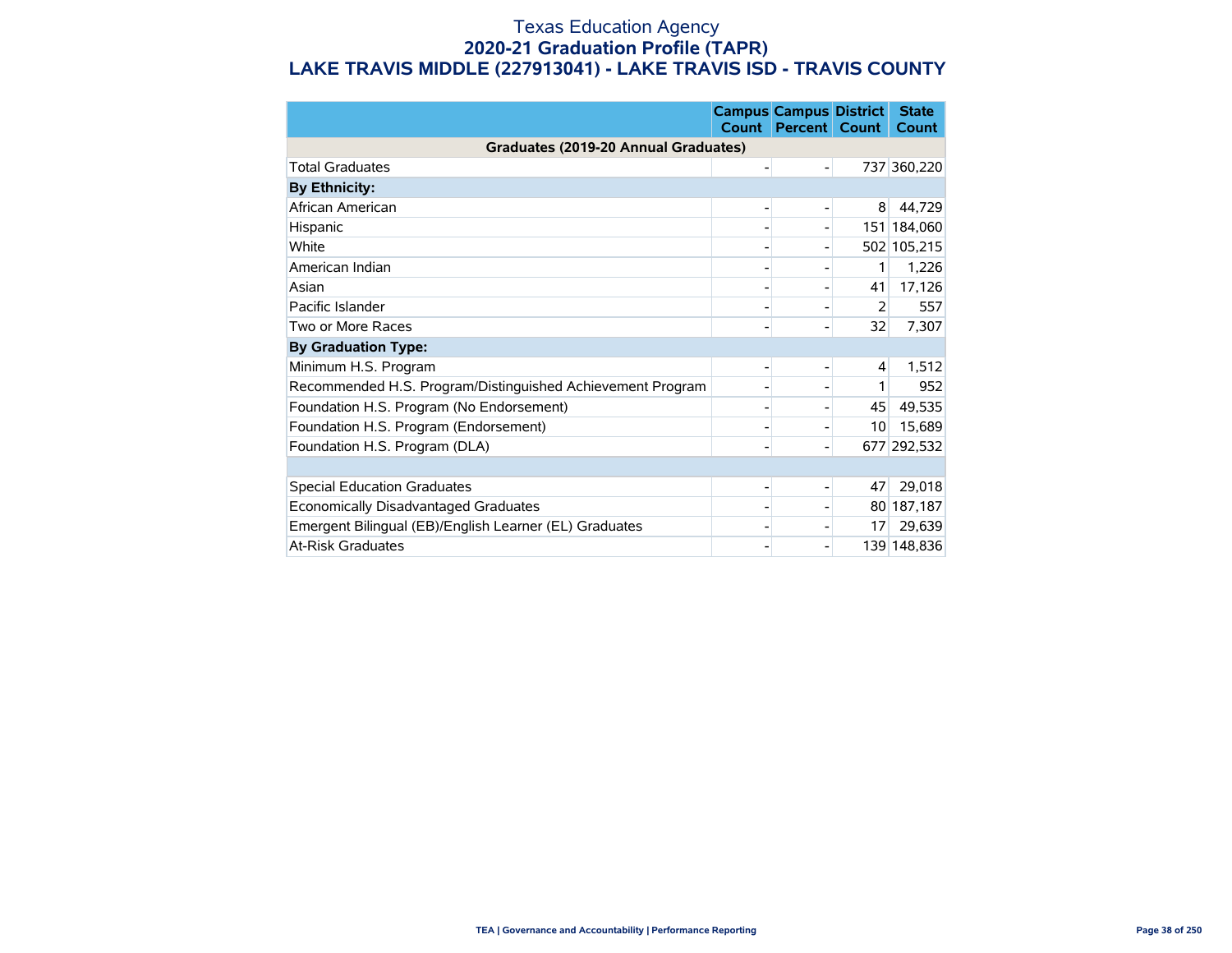## Texas Education Agency **2020-21 College, Career, and Military Readiness (CCMR) (TAPR) LAKE TRAVIS MIDDLE (227913041) - LAKE TRAVIS ISD - TRAVIS COUNTY**

**There is no data for this campus.**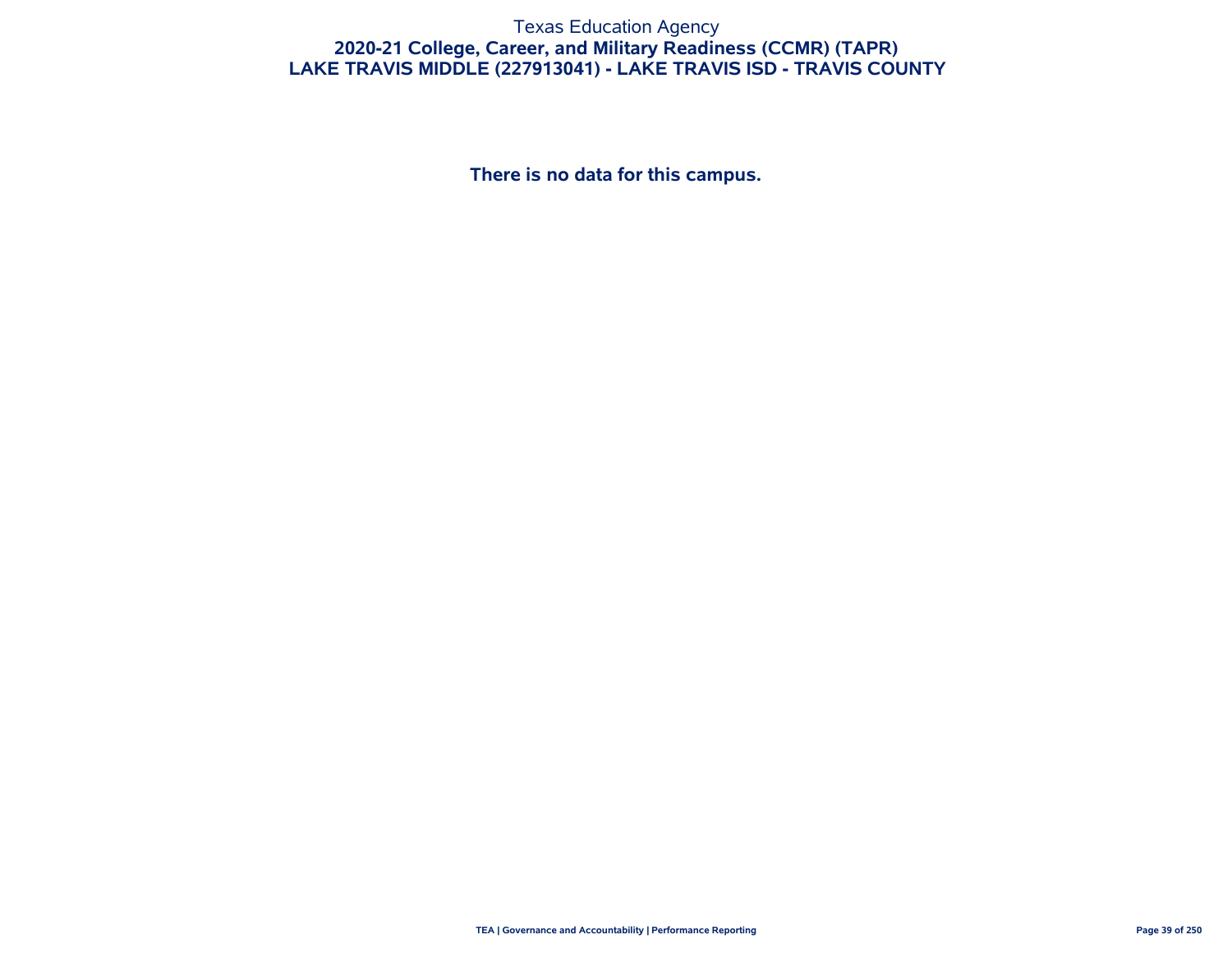#### Texas Education Agency **2020-21 CCMR-Related Indicators (TAPR) LAKE TRAVIS MIDDLE (227913041) - LAKE TRAVIS ISD - TRAVIS COUNTY**

**There is no data for this campus.**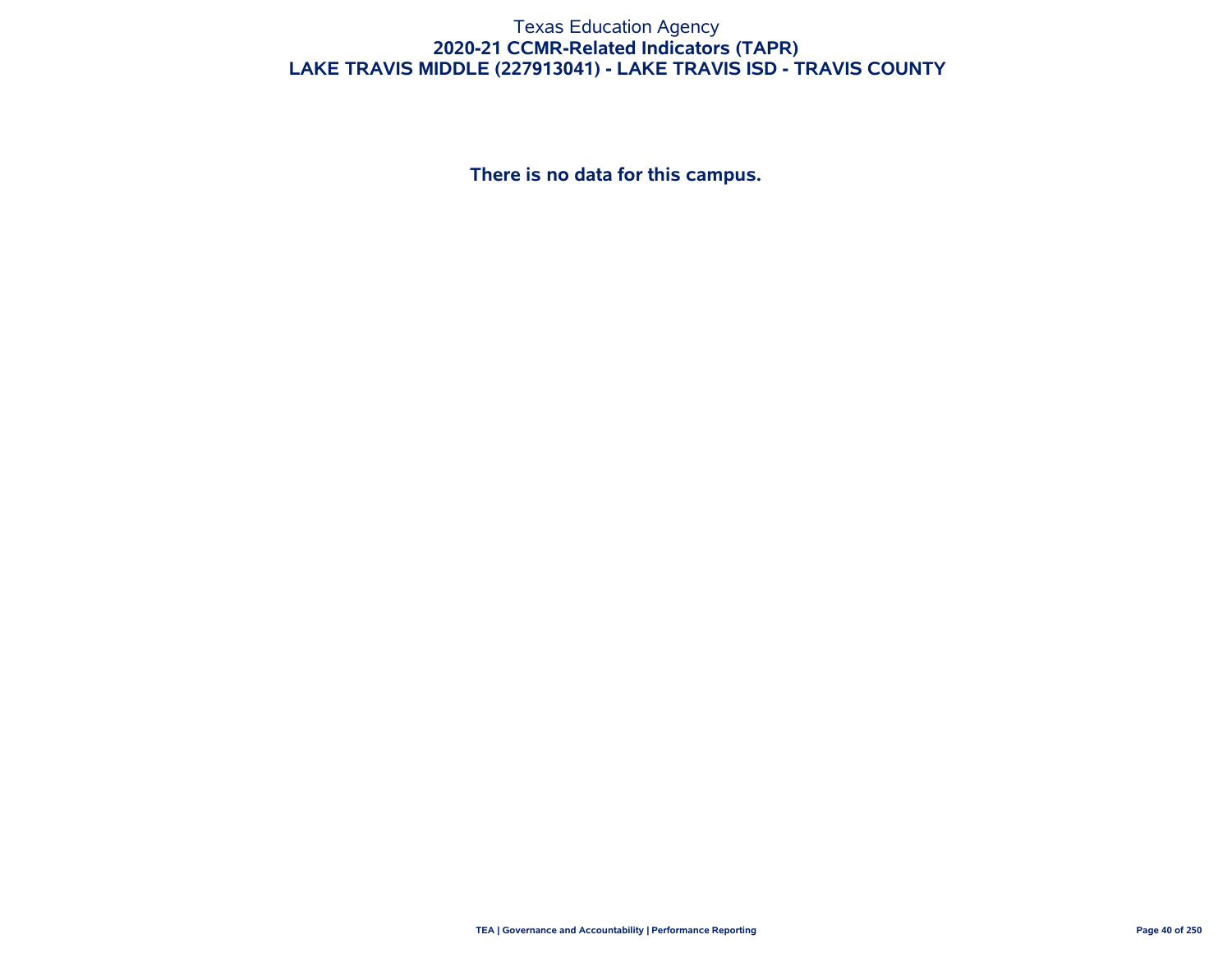#### Texas Education Agency **2020-21 Other Postsecondary Indicators (TAPR) LAKE TRAVIS MIDDLE (227913041) - LAKE TRAVIS ISD - TRAVIS COUNTY**

**There is no data for this campus.**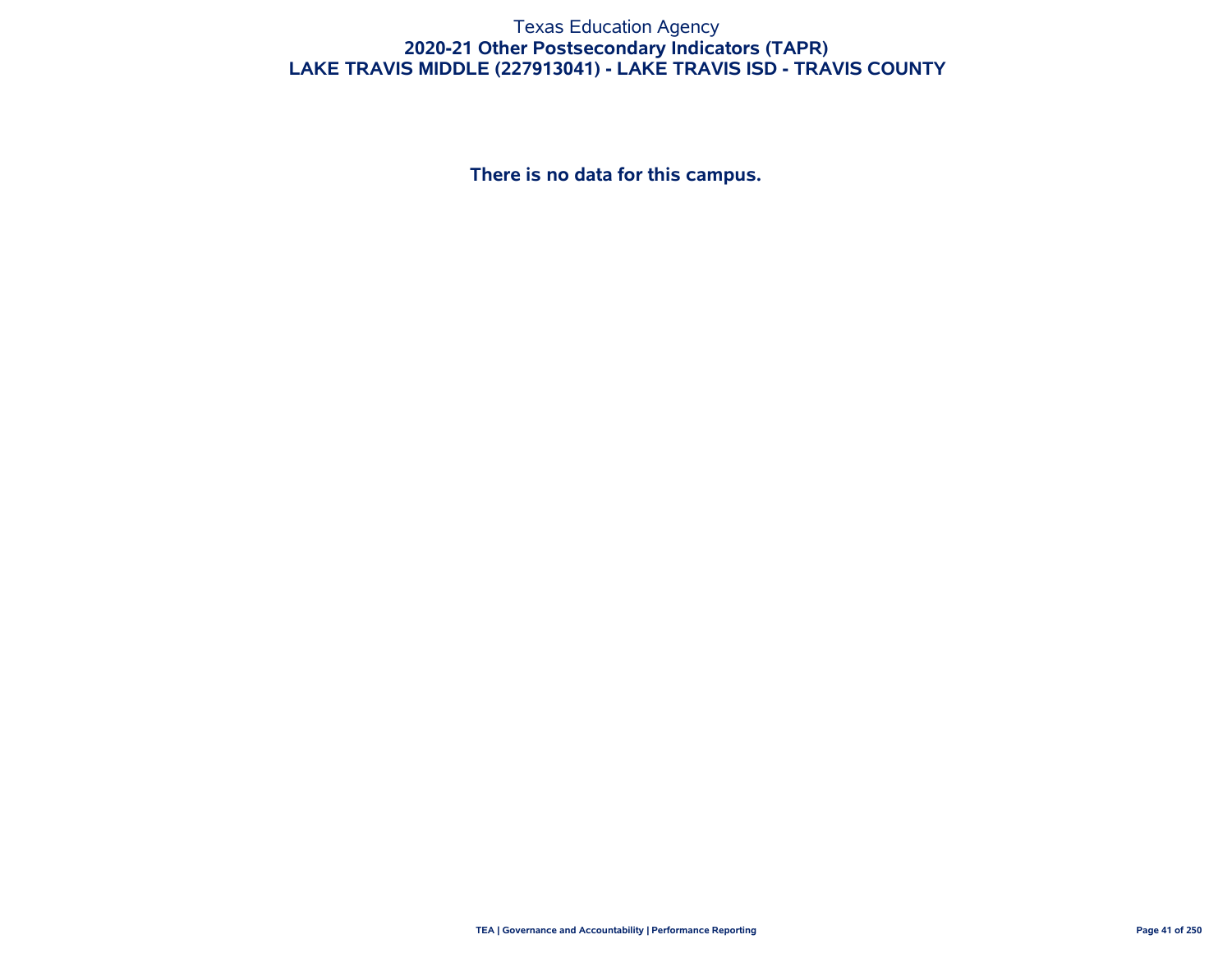|                                               |              | <b>Membership</b>             |       |                  | <b>Enrollment</b>       |                               |       |                             |
|-----------------------------------------------|--------------|-------------------------------|-------|------------------|-------------------------|-------------------------------|-------|-----------------------------|
|                                               |              | <b>Campus</b>                 |       |                  | <b>Campus</b>           |                               |       |                             |
| <b>Student Information</b>                    |              | <b>Count Percent District</b> |       | <b>State</b>     |                         | <b>Count Percent District</b> |       | <b>State</b>                |
|                                               |              |                               |       |                  |                         |                               |       |                             |
| <b>Total Students</b>                         |              | 879 100.0%                    |       | 10,970 5,359,040 |                         |                               |       | 879 100.0% 11,001 5,371,586 |
| <b>Students by Grade:</b>                     |              |                               |       |                  |                         |                               |       |                             |
| Early Childhood Education                     | 0            | 0.0%                          | 0.3%  | 0.3%             | 0                       | 0.0%                          | 0.5%  | 0.4%                        |
| Pre-Kindergarten                              | 0            | 0.0%                          | 1.0%  | 3.7%             | 0                       | 0.0%                          | 1.0%  | 3.7%                        |
| Kindergarten                                  | 0            | 0.0%                          | 5.8%  | 6.7%             | 0                       | 0.0%                          | 5.8%  | 6.7%                        |
| Grade 1                                       | 0            | 0.0%                          | 6.8%  | 7.1%             | 0                       | 0.0%                          | 6.8%  | 7.1%                        |
| Grade 2                                       | $\mathbf{0}$ | 0.0%                          | 7.3%  | 7.1%             | 0                       | 0.0%                          | 7.3%  | 7.1%                        |
| Grade 3                                       | 0            | 0.0%                          | 7.2%  | 7.1%             | $\pmb{0}$               | 0.0%                          | 7.1%  | 7.1%                        |
| Grade 4                                       | $\mathbf{0}$ | 0.0%                          | 7.3%  | 7.2%             | 0                       | 0.0%                          | 7.3%  | 7.2%                        |
| Grade 5                                       | $\mathbf{0}$ | 0.0%                          | 7.2%  | 7.4%             | 0                       | 0.0%                          | 7.2%  | 7.4%                        |
| Grade 6                                       | 281          | 32.0%                         | 7.8%  | 7.7%             | 281                     | 32.0%                         | 7.8%  | 7.7%                        |
| Grade 7                                       | 302          | 34.4%                         | 8.4%  | 7.9%             | 302                     | 34.4%                         | 8.3%  | 7.8%                        |
| Grade 8                                       | 296          | 33.7%                         | 8.5%  | 7.9%             | 296                     | 33.7%                         | 8.5%  | 7.9%                        |
| Grade 9                                       | 0            | 0.0%                          | 8.7%  | 8.1%             | 0                       | 0.0%                          | 8.7%  | 8.1%                        |
| Grade 10                                      | $\mathbf{0}$ | 0.0%                          | 8.3%  | 7.8%             | 0                       | 0.0%                          | 8.3%  | 7.8%                        |
| Grade 11                                      | $\mathbf 0$  | 0.0%                          | 7.7%  | 7.2%             | 0                       | 0.0%                          | 7.7%  | 7.2%                        |
| Grade 12                                      | 0            | 0.0%                          | 7.7%  | 6.8%             | 0                       | 0.0%                          | 7.7%  | 6.8%                        |
| <b>Ethnic Distribution:</b>                   |              |                               |       |                  |                         |                               |       |                             |
| African American                              | 11           | 1.3%                          | 1.8%  | 12.7%            | 11                      | 1.3%                          | 1.7%  | 12.7%                       |
| Hispanic                                      | 135          | 15.4%                         | 20.0% | 52.9%            | 135                     | 15.4%                         | 20.1% | 52.9%                       |
| White                                         | 624          | 71.0%                         | 65.8% | 26.5%            | 624                     | 71.0%                         | 65.8% | 26.5%                       |
| American Indian                               | 3            | 0.3%                          | 0.3%  | 0.3%             | 3                       | 0.3%                          | 0.3%  | 0.3%                        |
| Asian                                         | 60           | 6.8%                          | 7.1%  | 4.7%             | 60                      | 6.8%                          | 7.1%  | 4.7%                        |
| Pacific Islander                              | 3            | 0.3%                          | 0.1%  | 0.2%             | $\overline{\mathbf{3}}$ | 0.3%                          | 0.1%  | 0.2%                        |
| Two or More Races                             | 43           | 4.9%                          | 4.9%  | 2.7%             | 43                      | 4.9%                          | 4.9%  | 2.7%                        |
| Sex:                                          |              |                               |       |                  |                         |                               |       |                             |
| Female                                        | 436          | 49.6%                         | 47.9% | 48.9%            | 436                     | 49.6%                         | 47.9% | 48.9%                       |
| Male                                          | 443          | 50.4%                         | 52.1% | 51.1%            | 443                     | 50.4%                         | 52.1% | 51.1%                       |
|                                               |              |                               |       |                  |                         |                               |       |                             |
| Economically Disadvantaged                    | 64           | 7.3%                          | 9.7%  | 60.3%            | 64                      | 7.3%                          | 9.7%  | 60.2%                       |
| Non-Educationally Disadvantaged               | 815          | 92.7%                         | 90.3% | 39.7%            | 815                     | 92.7%                         | 90.3% | 39.8%                       |
| Section 504 Students                          | 111          | 12.6%                         | 11.5% | 7.2%             | 111                     | 12.6%                         | 11.5% | 7.2%                        |
| <b>EB Students/EL</b>                         | 10           | 1.1%                          | 6.6%  | 20.7%            | 10                      | 1.1%                          | 6.5%  | 20.6%                       |
| Students w/ Disciplinary Placements (2019-20) | 0            | 0.0%                          | 0.2%  | 1.2%             |                         |                               |       |                             |
| Students w/ Dyslexia                          | 35           | 4.0%                          | 4.3%  | 4.5%             | 35                      | 4.0%                          | 4.3%  | 4.5%                        |
| <b>Foster Care</b>                            | $\mathbf 0$  | 0.0%                          | 0.2%  | 0.3%             | $\Omega$                | 0.0%                          | 0.2%  | 0.3%                        |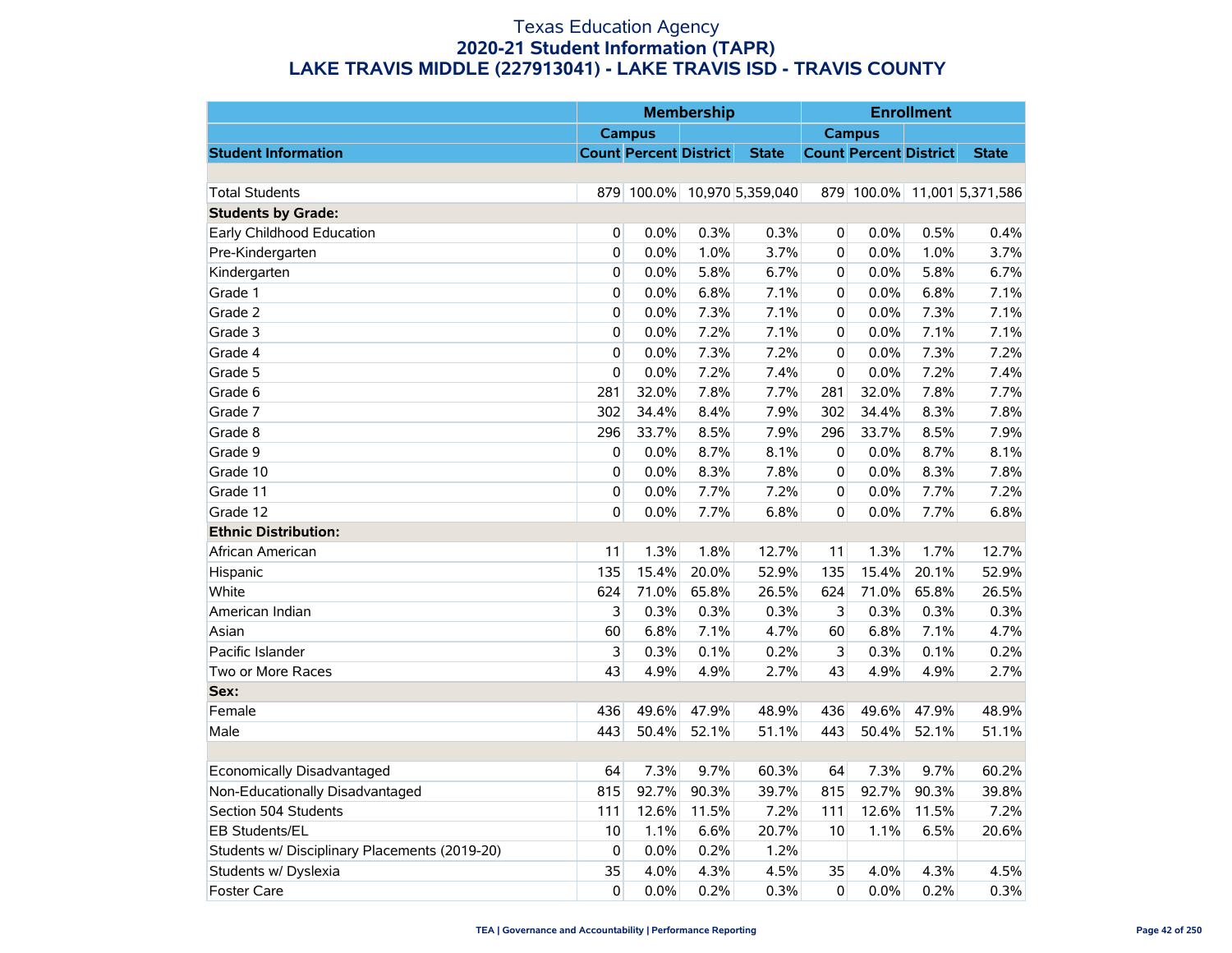|                                                                          | <b>Membership</b> |                               |       | <b>Enrollment</b> |             |       |                               |              |
|--------------------------------------------------------------------------|-------------------|-------------------------------|-------|-------------------|-------------|-------|-------------------------------|--------------|
|                                                                          |                   | <b>Campus</b>                 |       | <b>Campus</b>     |             |       |                               |              |
| <b>Student Information</b>                                               |                   | <b>Count Percent District</b> |       | <b>State</b>      |             |       | <b>Count Percent District</b> | <b>State</b> |
| <b>Homeless</b>                                                          | 0                 | 0.0%                          | 0.1%  | 1.1%              | $\mathbf 0$ | 0.0%  | 0.1%                          | 1.1%         |
| Immigrant                                                                | 2                 | 0.2%                          | 0.8%  | 2.0%              | 2           | 0.2%  | 0.8%                          | 2.0%         |
| Migrant                                                                  | 0                 | 0.0%                          | 0.0%  | 0.3%              | 0           | 0.0%  | 0.0%                          | 0.3%         |
| Title I                                                                  | 0                 | 0.0%                          | 10.6% | 64.5%             | 0           | 0.0%  | 10.6%                         | 64.5%        |
| Military Connected                                                       | 6                 | 0.7%                          | 0.5%  | 2.7%              | 6           | 0.7%  | 0.5%                          | 2.7%         |
| At-Risk                                                                  | 164               | 18.7%                         | 18.5% | 49.2%             | 164         | 18.7% | 18.5%                         | 49.1%        |
| <b>Students by Instructional Program:</b>                                |                   |                               |       |                   |             |       |                               |              |
| <b>Bilingual/ESL Education</b>                                           | 7                 | 0.8%                          | 6.4%  | 21.0%             | 7           | 0.8%  | 6.4%                          | 20.9%        |
| Gifted and Talented Education                                            | 99                | 11.3%                         | 9.4%  | 8.3%              | 99          | 11.3% | 9.4%                          | 8.3%         |
| <b>Special Education</b>                                                 | 87                | 9.9%                          | 10.1% | 11.1%             | 87          | 9.9%  | 10.4%                         | 11.3%        |
| Students with Disabilities by Type of Primary Disability:                |                   |                               |       |                   |             |       |                               |              |
| <b>Total Students with Disabilities</b>                                  | 87                |                               |       |                   |             |       |                               |              |
| By Type of Primary Disability<br>Students with Intellectual Disabilities | 29                | 33.3%                         | 32.1% | 42.5%             |             |       |                               |              |
| Students with Physical Disabilities                                      | 10                | 11.5%                         | 26.5% | 21.3%             |             |       |                               |              |
| <b>Students with Autism</b>                                              | 17                | 19.5%                         | 14.9% | 14.1%             |             |       |                               |              |
| Students with Behavioral Disabilities                                    | 31                | 35.6%                         | 25.7% | 20.6%             |             |       |                               |              |
| Students with Non-Categorical Early Childhood                            | 0                 | 0.0%                          | 0.9%  | 1.5%              |             |       |                               |              |
| Mobility (2019-20):                                                      |                   |                               |       |                   |             |       |                               |              |
| <b>Total Mobile Students</b>                                             | 48                | 5.7%                          | 6.3%  | 13.8%             |             |       |                               |              |
| By Ethnicity:<br>African American                                        | 2                 | 0.2%                          | 0.2%  | 2.8%              |             |       |                               |              |
| Hispanic                                                                 | 7                 | 0.8%                          | 1.6%  | 7.1%              |             |       |                               |              |
| White                                                                    | 34                | 4.0%                          | 3.9%  | 3.1%              |             |       |                               |              |
| American Indian                                                          | 0                 | 0.0%                          | 0.0%  | 0.1%              |             |       |                               |              |
| Asian                                                                    | 4                 | 0.5%                          | 0.4%  | 0.4%              |             |       |                               |              |
| Pacific Islander                                                         | 0                 | 0.0%                          | 0.0%  | 0.0%              |             |       |                               |              |
| Two or More Races                                                        | 1                 | 0.1%                          | 0.2%  | 0.4%              |             |       |                               |              |
| Count and Percent of Special Ed Students who are Mobile                  | 7                 | 8.2%                          | 9.6%  | 16.5%             |             |       |                               |              |
| Count and Percent of EB Students/EL who are Mobile                       | 3                 | 23.1%                         | 10.3% | 13.6%             |             |       |                               |              |
| Count and Percent of Econ Dis Students who are Mobile                    | 6                 | 7.8%                          | 10.5% | 16.0%             |             |       |                               |              |
| <b>Student Attrition (2019-20):</b>                                      |                   |                               |       |                   |             |       |                               |              |
| <b>Total Student Attrition</b>                                           | 48                | 8.7%                          | 19.1% | 16.6%             |             |       |                               |              |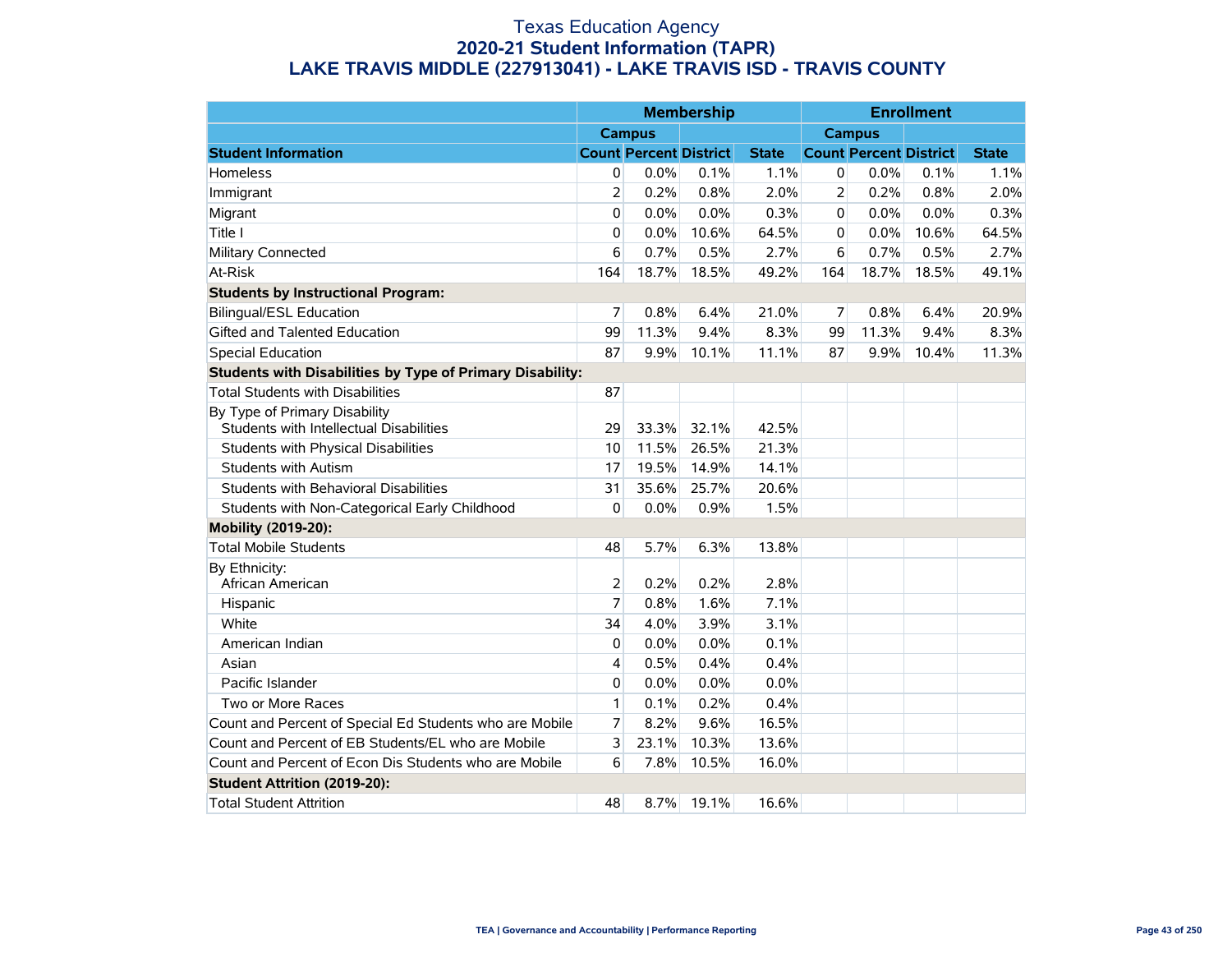|                                                                                  | --Non-Special<br><b>Education Rates--</b> |      |              | ---Special Education<br>Rates--- |  |              |  |  |
|----------------------------------------------------------------------------------|-------------------------------------------|------|--------------|----------------------------------|--|--------------|--|--|
| <b>Student</b><br><b>Information Campus District State Campus District State</b> |                                           |      |              |                                  |  |              |  |  |
| <b>Retention Rates by Grade:</b>                                                 |                                           |      |              |                                  |  |              |  |  |
| Kindergarten                                                                     |                                           |      | 1.3% 1.4%    | $\overline{a}$                   |  | 5.6% 4.8%    |  |  |
| Grade 1                                                                          |                                           |      | $0.5\%$ 1.9% | -                                |  | $2.3\%$ 3.2% |  |  |
| Grade 2                                                                          | -                                         | 0.3% | 1.0%         | -                                |  | $1.0\%$ 1.4% |  |  |
| Grade 3                                                                          |                                           |      | $0.5\%$ 0.5% | -                                |  | $0.0\%$ 0.6% |  |  |
| Grade 4                                                                          | -                                         |      | $0.0\%$ 0.3% | $\overline{\phantom{0}}$         |  | $0.0\%$ 0.4% |  |  |
| Grade 5                                                                          |                                           |      | $0.3\%$ 0.2% |                                  |  | $1.0\%$ 0.3% |  |  |
| Grade 6                                                                          | $0.0\%$                                   |      | $0.0\%$ 0.2% | 0.0%                             |  | $0.0\%$ 0.3% |  |  |
| Grade 7                                                                          | $0.0\%$                                   |      | $0.0\%$ 0.3% | 0.0%                             |  | $0.0\%$ 0.3% |  |  |
| Grade 8                                                                          | $0.0\%$                                   |      | $0.1\%$ 0.2% | $0.0\%$                          |  | $0.0\%$ 0.4% |  |  |
| Grade 9                                                                          |                                           |      | $0.2\%$ 4.7% |                                  |  | $0.0\%$ 7.8% |  |  |

Class Size Averages by Grade and Subject (Derived from teacher responsibility records):

| <b>Class Size</b><br><b>Information</b> | <b>Campus District State</b> |      |      |
|-----------------------------------------|------------------------------|------|------|
| Elementary:                             |                              |      |      |
| Kindergarten                            |                              | 19.4 | 17.7 |
| Grade 1                                 |                              | 18.5 | 18.0 |
| Grade 2                                 |                              | 20.4 | 18.0 |
| Grade 3                                 |                              | 19.6 | 18.2 |
| Grade 4                                 |                              | 19.6 | 18.3 |
| Grade 5                                 |                              | 21.7 | 19.8 |
| Grade 6                                 | 23.7                         | 22.0 | 19.4 |
| Secondary:                              |                              |      |      |
| English/Language Arts                   | 21.1                         | 21.9 | 15.7 |
| Foreign Languages                       | 26.8                         | 21.6 | 17.8 |
| <b>Mathematics</b>                      | 20.4                         | 23.0 | 16.9 |
| Science                                 | 23.5                         | 24.3 | 17.9 |
| Social Studies                          | 23.9                         | 24.2 | 18.3 |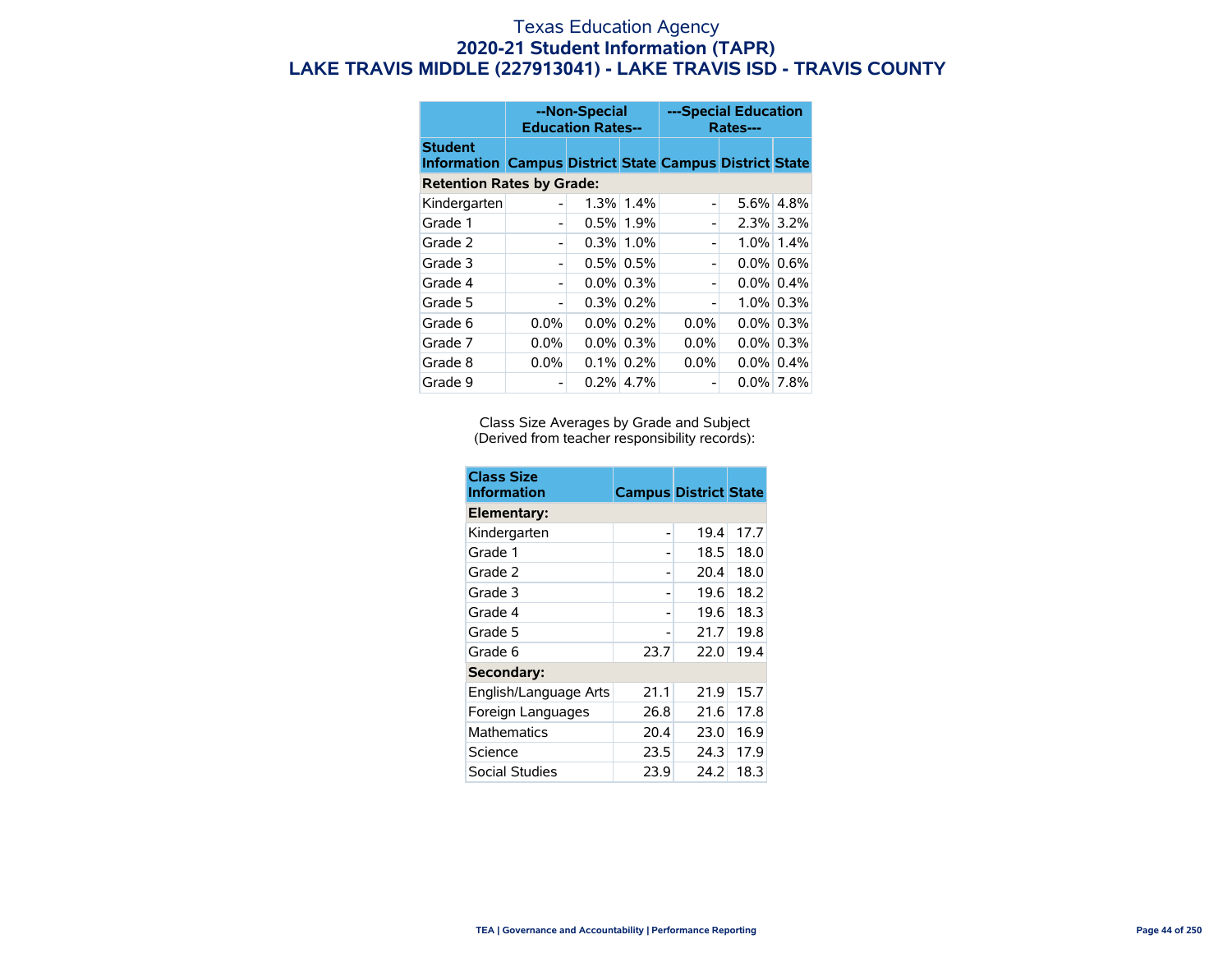|                                               | --------- Campus ---------            |        |         |               |
|-----------------------------------------------|---------------------------------------|--------|---------|---------------|
| <b>Staff Information</b>                      | <b>Count/Average Percent District</b> |        |         | <b>State</b>  |
|                                               |                                       |        |         |               |
| <b>Total Staff</b>                            | 72.4                                  | 100.0% | 100.0%  | 100.0%        |
|                                               |                                       |        |         |               |
| Professional Staff:                           | 60.5                                  | 83.6%  | 69.6%   | 64.3%         |
| <b>Teachers</b>                               | 52.5                                  | 72.5%  | 54.4%   | 49.6%         |
| Professional Support                          | 5.0                                   | 6.9%   | 11.3%   | 10.6%         |
| Campus Administration (School Leadership)     | 3.0                                   | 4.1%   | 2.6%    | 3.0%          |
| <b>Educational Aides:</b>                     | 11.9                                  | 16.4%  | $9.0\%$ | 10.6%         |
| <b>Librarians and Counselors (Headcount):</b> |                                       |        |         |               |
| <b>Full-time Librarians</b>                   | 1.0                                   | n/a    | 11.0    | 4,290.0       |
| Part-time Librarians                          | 0.0                                   | n/a    | 0.0     | 582.0         |
| <b>Full-time Counselors</b>                   | 2.0                                   | n/a    |         | 22.0 13,211.0 |
| Part-time Counselors                          | 0.0                                   | n/a    | 0.0     | 1,126.0       |
|                                               |                                       |        |         |               |
| Total Minority Staff:                         | 10.5                                  | 14.5%  | 18.5%   | 51.5%         |
| <b>Teachers by Ethnicity:</b>                 |                                       |        |         |               |
| African American                              | 1.0                                   | 1.9%   | 0.7%    | 11.1%         |
| Hispanic                                      | 5.1                                   | 9.7%   | 12.9%   | 28.4%         |
| White                                         | 45.9                                  | 87.4%  | 82.8%   | 56.9%         |
| American Indian                               | 0.0                                   | 0.0%   | 0.4%    | 0.3%          |
| Asian                                         | 0.5                                   | 1.0%   | 2.2%    | 1.8%          |
| Pacific Islander                              | 0.0                                   | 0.0%   | 0.0%    | 0.2%          |
| Two or More Races                             | 0.0                                   | 0.0%   | 0.9%    | 1.2%          |
| <b>Teachers by Sex:</b>                       |                                       |        |         |               |
| <b>Males</b>                                  | 13.0                                  | 24.7%  | 21.7%   | 23.8%         |
| Females                                       | 39.5                                  | 75.3%  | 78.3%   | 76.2%         |
| <b>Teachers by Highest Degree Held:</b>       |                                       |        |         |               |
| No Degree                                     | 0.0                                   | 0.0%   | 0.0%    | 1.2%          |
| <b>Bachelors</b>                              | 32.1                                  | 61.0%  | 69.5%   | 73.0%         |
| <b>Masters</b>                                | 20.5                                  | 39.0%  | 29.9%   | 25.0%         |
| Doctorate                                     | 0.0                                   | 0.0%   | 0.6%    | 0.7%          |
| <b>Teachers by Years of Experience:</b>       |                                       |        |         |               |
| <b>Beginning Teachers</b>                     | 1.5                                   | 2.9%   | 4.1%    | 6.7%          |
| 1-5 Years Experience                          | 11.0                                  | 21.0%  | 26.7%   | 27.8%         |
| 6-10 Years Experience                         | 13.0                                  | 24.7%  | 22.2%   | 20.3%         |
| 11-20 Years Experience                        | 17.5                                  | 33.4%  | 28.8%   | 29.1%         |
| 21-30 Years Experience                        | 7.5                                   | 14.2%  | 14.9%   | 13.0%         |
| Over 30 Years Experience                      | 2.0                                   | 3.8%   | 3.2%    | 3.1%          |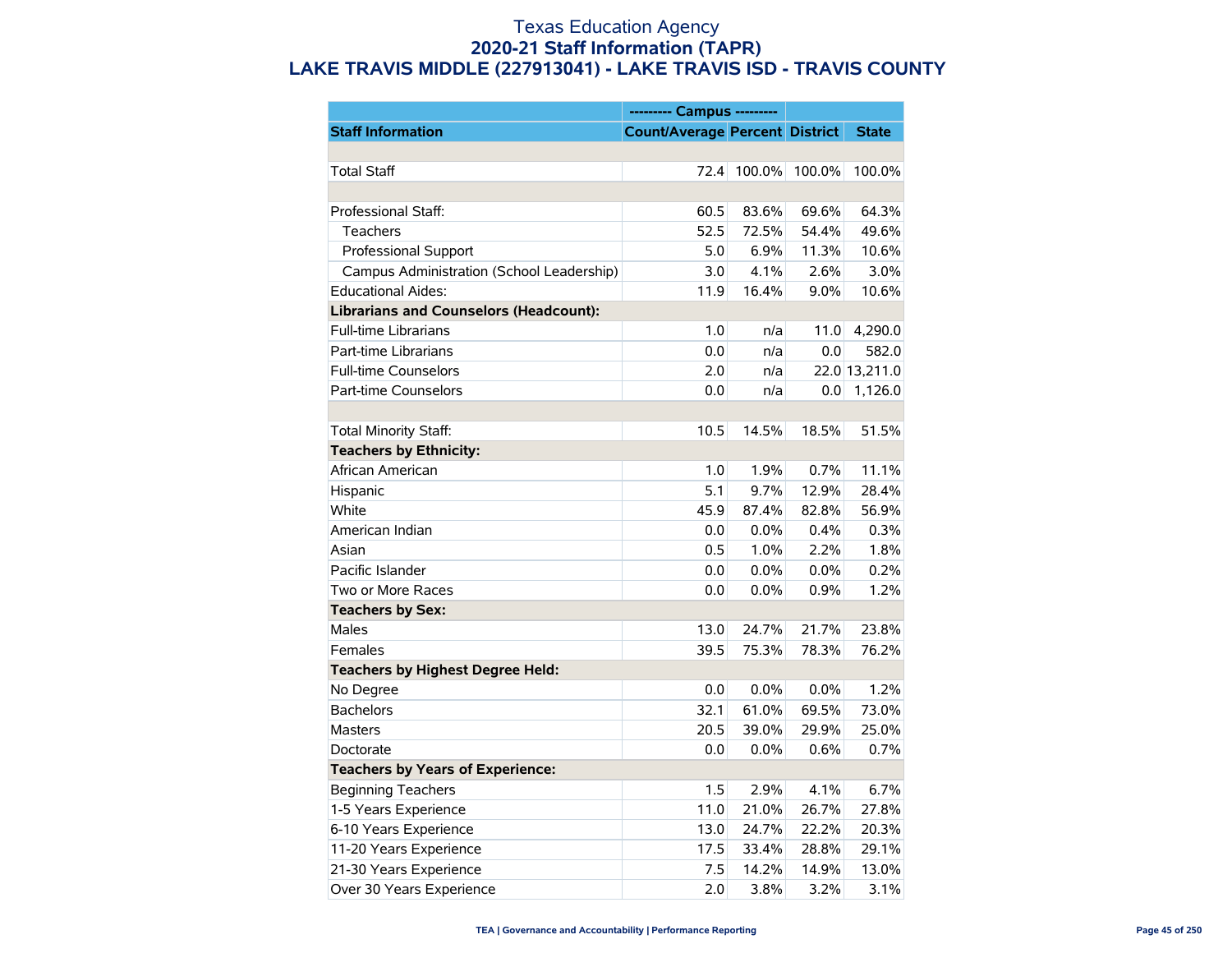|                                |      | --------- Campus ---------           |      |      |
|--------------------------------|------|--------------------------------------|------|------|
| <b>Staff Information</b>       |      | Count/Average Percent District State |      |      |
|                                |      |                                      |      |      |
| Number of Students per Teacher | 16.7 | n/a                                  | 16.4 | 14.5 |

| <b>Staff Information</b>                                             | <b>Campus</b> | <b>District</b> | <b>State</b> |
|----------------------------------------------------------------------|---------------|-----------------|--------------|
| <b>Experience of Campus Leadership:</b>                              |               |                 |              |
| Average Years Experience of Principals                               | 10.0          | 6.7             | 6.4          |
| Average Years Experience of Principals with District                 | 2.0           | 4.9             | 5.5          |
| Average Years Experience of Assistant Principals                     | 2.5           | 4.4             | 5.5          |
| Average Years Experience of Assistant Principals with District       | 2.5           | 3.1             | 4.8          |
|                                                                      |               |                 |              |
| Average Years Experience of Teachers:                                | 12.4          | 11.6            | 11.2         |
| Average Years Experience of Teachers with District:                  | 7.8           | 5.9             | 7.2          |
| Average Teacher Salary by Years of Experience (regular duties only): |               |                 |              |
| <b>Beginning Teachers</b>                                            | \$51,419      | \$50,977        | \$50,849     |
| 1-5 Years Experience                                                 | \$51,041      | \$51,519        | \$53,288     |
| 6-10 Years Experience                                                | \$53,122      | \$53,075        | \$56,282     |
| 11-20 Years Experience                                               | \$57,841      | \$57,328        | \$59,900     |
| 21-30 Years Experience                                               | \$63,357      | \$63,082        | \$64,637     |
| Over 30 Years Experience                                             | \$67,772      | \$68,549        | \$69,974     |
| Average Actual Salaries (regular duties only):                       |               |                 |              |
| <b>Teachers</b>                                                      | \$56,226      | \$55,792        | \$57,641     |
| Professional Support                                                 | \$62,517      | \$69,091        | \$68,030     |
| Campus Administration (School Leadership)                            | \$77,225      | \$77,734        | \$83,424     |
|                                                                      |               |                 |              |
| Instructional Staff Percent:                                         | n/a           | 68.5%           | 64.6%        |
|                                                                      |               |                 |              |
| Contracted Instructional Staff (not incl. above):                    | 0.0           | 0.0             | 5,731.4      |

|                                          | ----- Campus ----- |                         |         |              |  |  |  |
|------------------------------------------|--------------------|-------------------------|---------|--------------|--|--|--|
| <b>Program Information</b>               | Count              | <b>Percent District</b> |         | <b>State</b> |  |  |  |
| Teachers by Program (population served): |                    |                         |         |              |  |  |  |
| <b>Bilingual/ESL Education</b>           | 0.3                | 0.5%                    | $3.7\%$ | 6.2%         |  |  |  |
| Career and Technical Education           | 3.5                | 6.6%                    | 6.0%    | 5.1%         |  |  |  |
| Compensatory Education                   | 0.0                | $0.0\%$                 | 1.4%    | 2.8%         |  |  |  |
| Gifted and Talented Education            | 0.0                | $0.0\%$                 | 1.2%    | 1.8%         |  |  |  |
| <b>Regular Education</b>                 | 32.7               | 62.3%                   | 74.5%   | 71.0%        |  |  |  |
| <b>Special Education</b>                 | 5.6                | 10.7%                   | 11.6%   | 9.4%         |  |  |  |
| Other                                    | 10.4               | 19.8%                   | 1.6%    | 3.6%         |  |  |  |